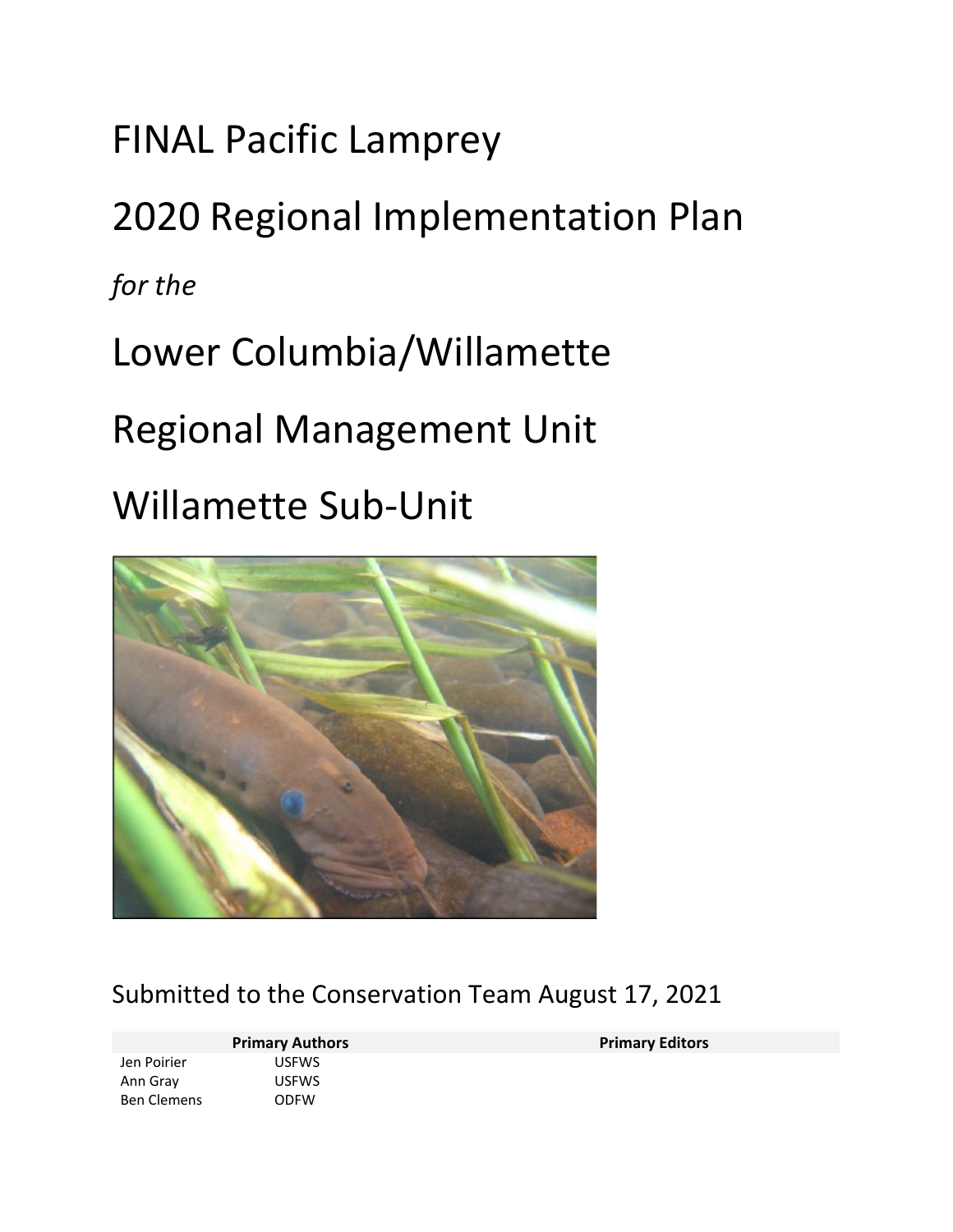# **This page left intentionally blank**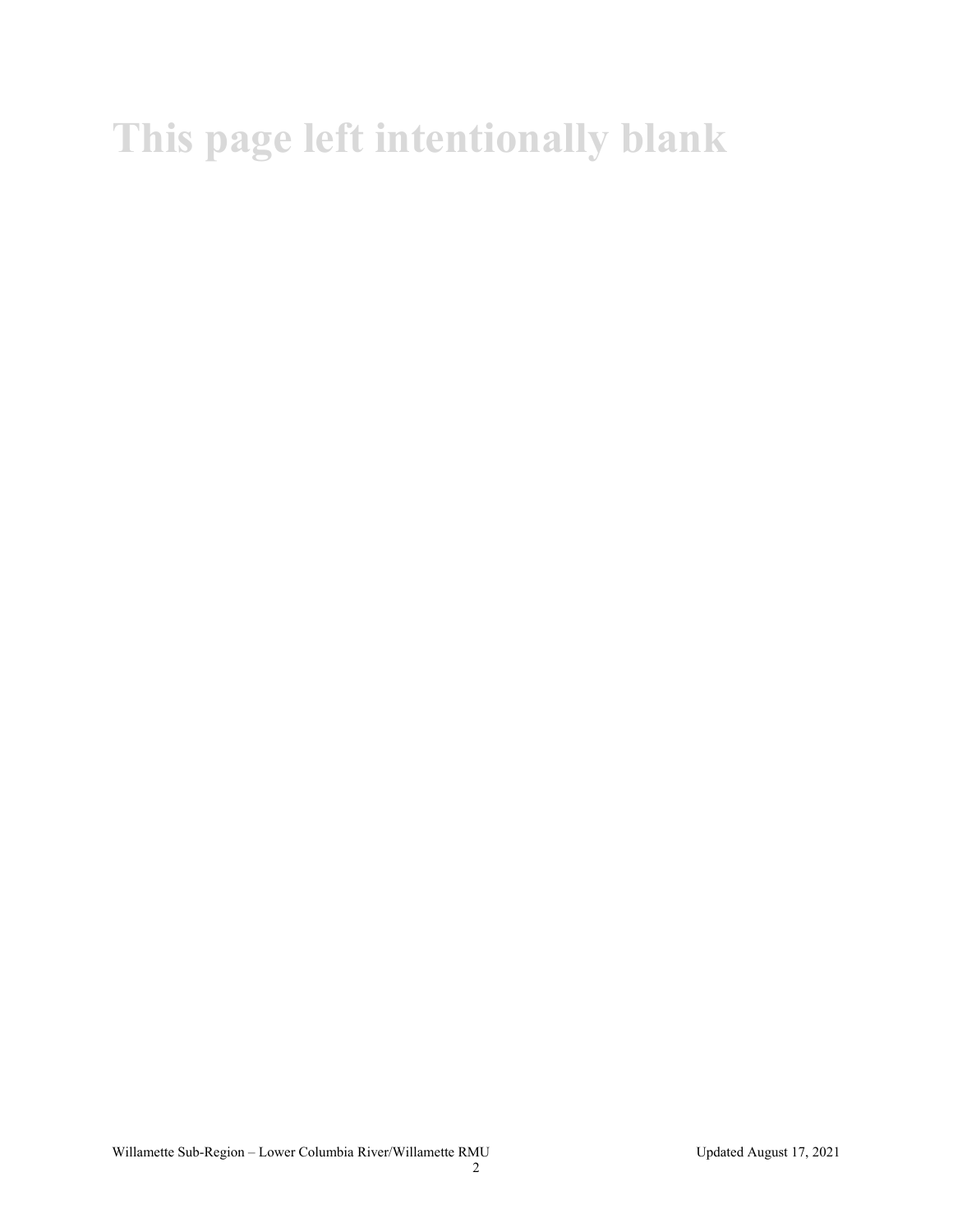## **I. Status and Distribution of Pacific Lamprey in the RMU**

### **A. General Description of the RMU**

#### **Willamette River Sub-Unit**

The Willamette Sub-Unit of the Lower Columbia River/Willamette Regional Management Unit is comprised of twelve 4<sup>th</sup> field HUCs that are situated within three Environmental Protection Agency (EPA) Level III Ecoregions: Coast Range, Willamette Valley and Cascades (Figure 1, Table 1).



Figure 1. Map of watersheds within the Lower Columbia River/Willamette Regional Management Unit.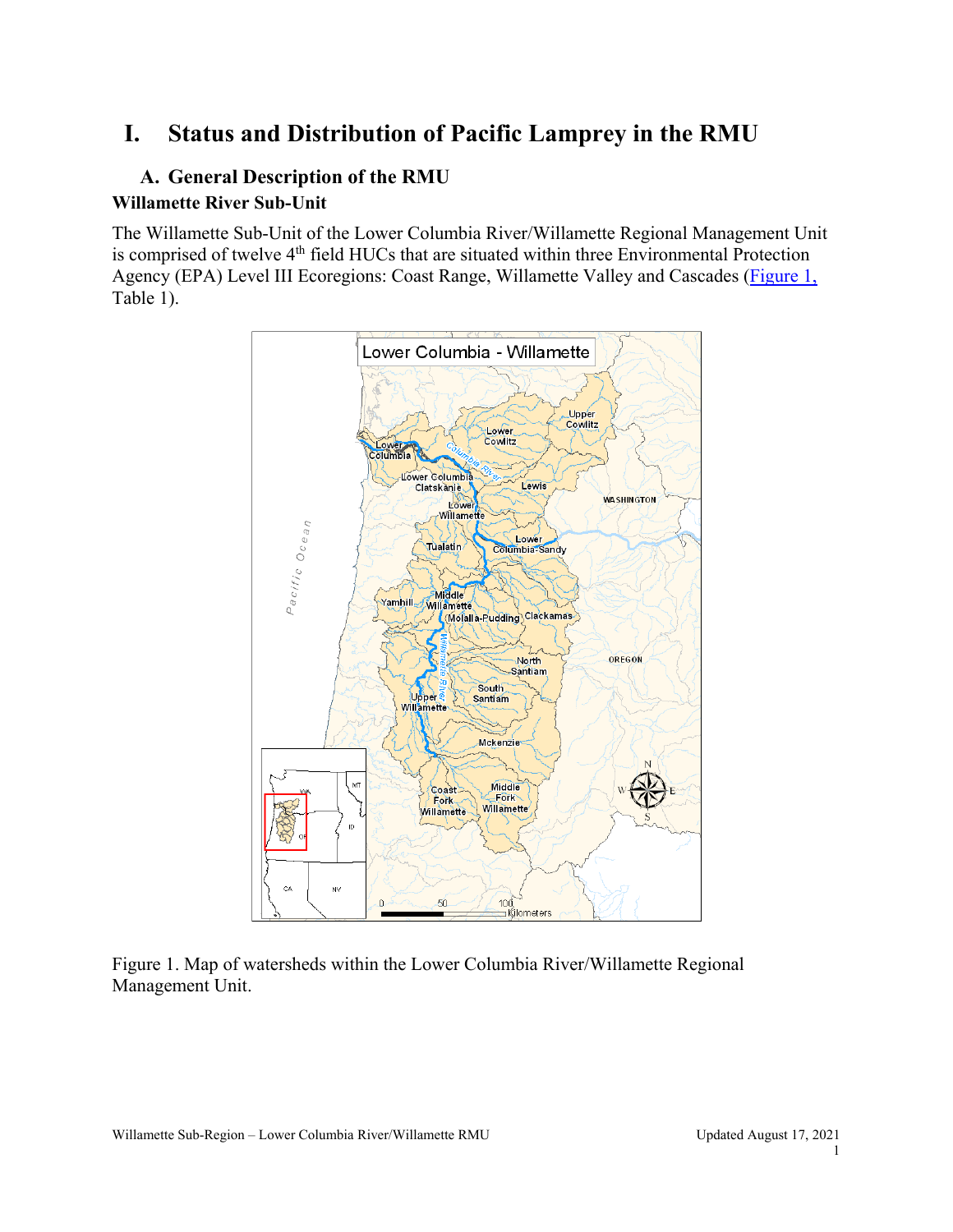| Watershed                    | <b>HUC Number</b> | <b>Drainage Size (km2)</b> | <b>Level III Ecoregion(s)</b>  |
|------------------------------|-------------------|----------------------------|--------------------------------|
| Middle Fork                  | 17090001          | 3,540                      | Willamette Valley              |
| <b>Coast Fork Willamette</b> | 17090002          | 1,726                      | <b>Coast Range</b>             |
| <b>Upper Willamette</b>      | 17090003          | 4,850                      | Willamette Valley              |
| McKenzie                     | 17090004          | 3,468                      | Willamette Valley, Cascades    |
| North Santiam                | 17090005          | 1,979                      | Willamette Valley, Cascades    |
| South Santiam                | 17090006          | 2,696                      | Willamette Valley, Cascades    |
| Middle Willamette            | 17090007          | 1,841                      | Willamette Valley              |
| Yamhill                      | 17090008          | 1,999                      | <b>Coast Range</b>             |
| Molalla-Pudding              | 17090009          | 2,267                      | Willamette Valley, Cascades    |
| Tualatin                     | 17090010          | 1,836                      | Coast Range, Willamette Valley |
| Clackamas                    | 17090011          | 2,442                      | Willamette Valley, Cascades    |
| Lower Willamette             | 17090012          | 1,668                      | Willamette Valley              |

Table 1. Drainage Size and Level III Ecoregions of the 4<sup>th</sup> Field Hydrologic Unit Code (HUC) Watersheds located within the Willamette Sub-Unit.

#### **B. Status of Species**

#### **Conservation Assessment and New Updates**

Increased attention on Pacific Lamprey has increased our understanding of this species in the Willamette Basin. Monitoring efforts, in which lamprey are either the target species or information is collected during other species' monitoring, have expanded the amount of information available and the quality of this information.

Previous studies have suggested a lack of genetic population structure (e.g., Goodman et al. 2008; Spice et al. 2012). However, these studies have focused on large geographical areas and have not controlled for time. Recently, two independent studies on adult Pacific Lamprey, conducted in different years and utilizing different genetic tools have reported evidence for some genetic differentiation among a relatively small body size, early migrating run, and a larger, later migrating run of adult Pacific Lamprey at Willamette Falls (Hess et al. 2015; Clemens et al. 2017a). Moderate genetic differentiation of adult Pacific Lamprey also occurred across years in the Willamette River Basin (Clemens et al. 2017a).

#### **Abundance, Distribution and Connectivity**

Since 2010, the Confederated Tribes of Warm Springs Reservation of Oregon have collected information to estimate the abundance of Pacific Lamprey adults at Willamette Falls (Falls) and the number passing the Falls through the fishways. Average estimates for this six year period are 182,224 adults (abundance at the Falls) and 65,446 adults (passing above the Falls; Table 2).

Historical occupancy of Pacific Lamprey was extensive throughout the Lower Columbia/Willamette RMU. From the previous threats assessment, Luzier et al. (2011) estimated that the current distribution was reduced 50-70% from historical ranges. Current distribution of lamprey in the Willamette Sub-Unit is strongly related to physical migration barriers. Twenty large dams are present within the Willamette Sub-Unit; 13 are owned and operated by the U.S. Army Corps of Engineers' (Corps or USACE) and collectively referred to as the Willamette Valley Project; at this time, none have successful upstream lamprey passage.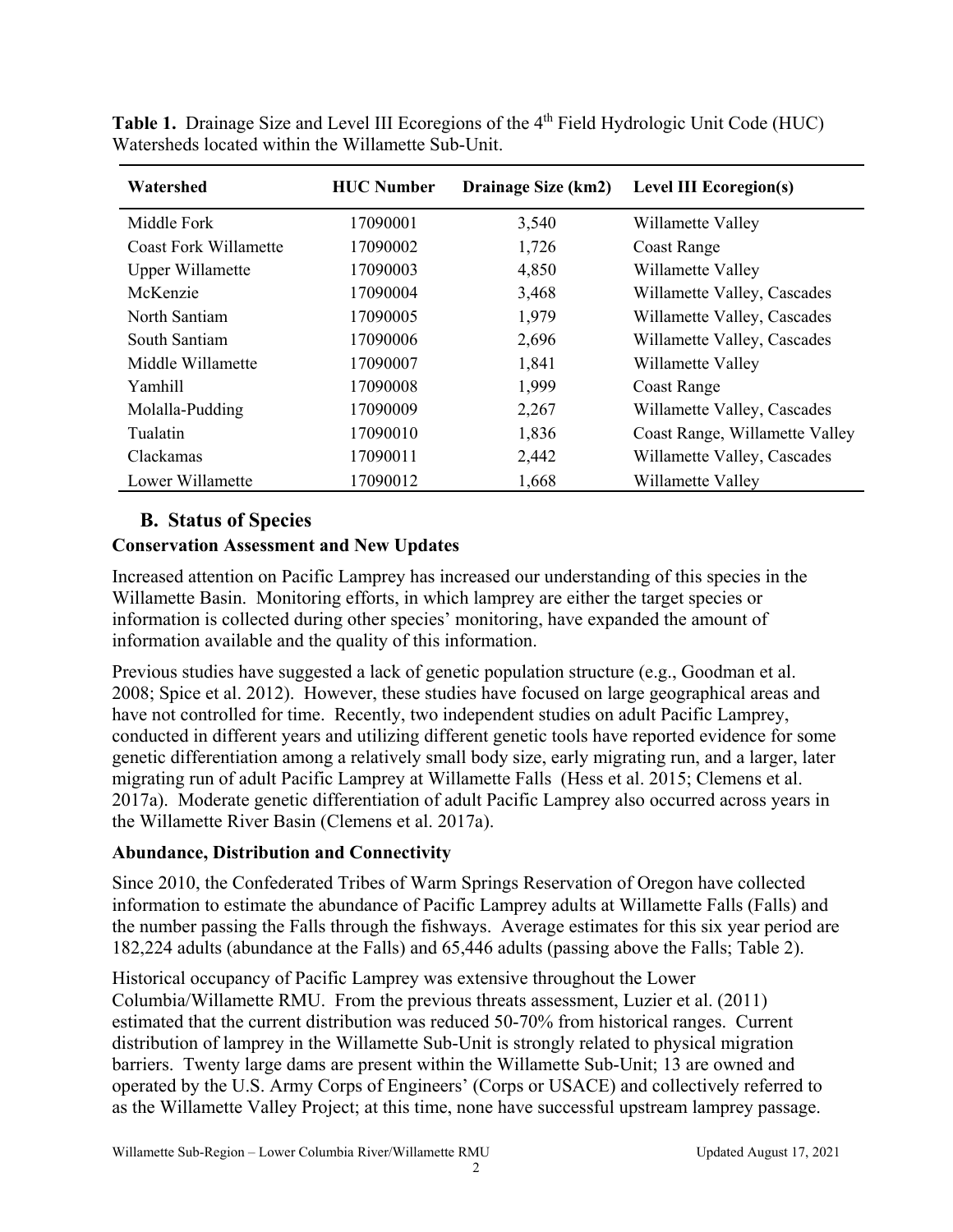Other large dams are for either non-federal hydropower production or water supply. See "Passage" for more discussion on dam passage.

Of the estimated 371 dams present in the Willamette Basin, approximately 148 are privately owned and used primarily for the purposes of irrigation. The greatest concentration of dams can be found in the Tualatin (82) and Yamhill (65) watersheds (Hulse et al. 2002). Culverts are also widespread throughout the watersheds of the Willamette Sub-Region and impact Pacific Lamprey distribution to an unknown extent.

Recent information collected during the 2017 Threats Assessment and Regional Implementation Plan meetings will be used to determine the percentage of historical distribution still currently occupied. The intrinsic potential historical distribution for Winter Steelhead or Spring Chinook was used as a surrogate for Pacific Lamprey historical distribution.

**Table 2.** Estimated Pacific Lamprey adult abundance, and numbers passing Willamette Falls and Bonneville Dam, 2010-2017, percent of total that were harvested, percent of total numbers that passed Willamette Falls (Baker and McVay 2018).

| Year    | <b>Total Abundance</b><br><b>At Willamette Falls</b> | Percent<br><b>Harvested</b> | <b>Numbers Passing</b><br><b>Willamette Falls</b><br>Fishway | Percentage<br><b>Passing</b> |
|---------|------------------------------------------------------|-----------------------------|--------------------------------------------------------------|------------------------------|
| 2010    | 64,388                                               | 2.5%                        | 27,043                                                       | 42%                          |
| 2011    | 107,383                                              | $4.0\%$                     | 46,819                                                       | 44%                          |
| 2012    | 243,048                                              | 2.7%                        | 111,559                                                      | 46%                          |
| 2013    | 173,821                                              | 4.3%                        | 49,365                                                       | 28%                          |
| 2014    | 336,305                                              | $1.1\%$                     | 125,778                                                      | 37%                          |
| 2015    | 168,398                                              | $1.3\%$                     | 32,112                                                       | 19%                          |
| 2016    | 115,682                                              | $2.3\%$                     | 32,148                                                       | 28%                          |
| 2017    | 277,577                                              | 2.3%                        | 80,848                                                       | 29%                          |
| Average | 185,825                                              | 2.6%                        | 63,209                                                       | 34%                          |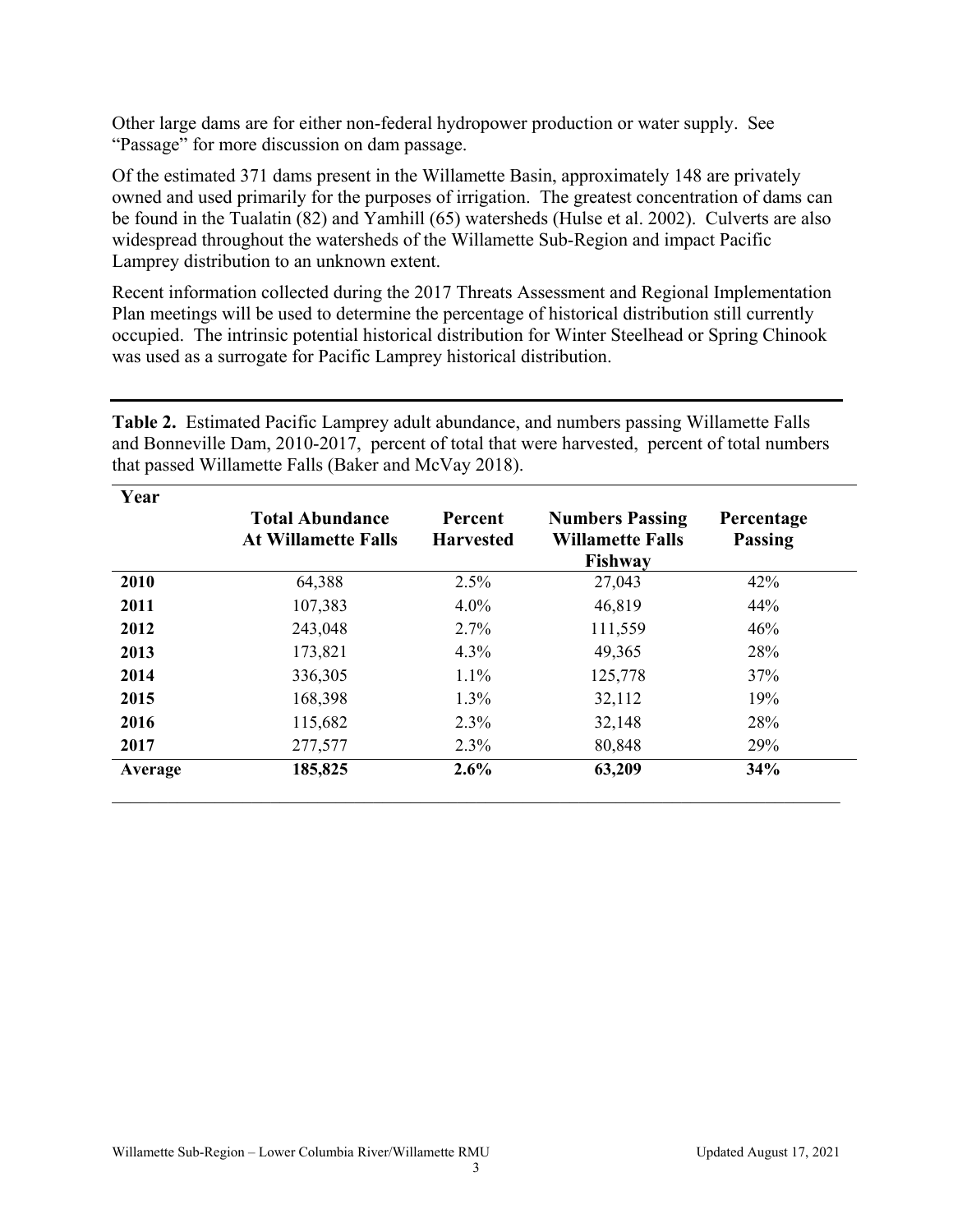

**Figure 2**. Current and historical distribution for Pacific Lamprey (based on known observation data): Lower Columbia and Willamette Regional Management Unit (USFWS Data Clearinghouse 2018).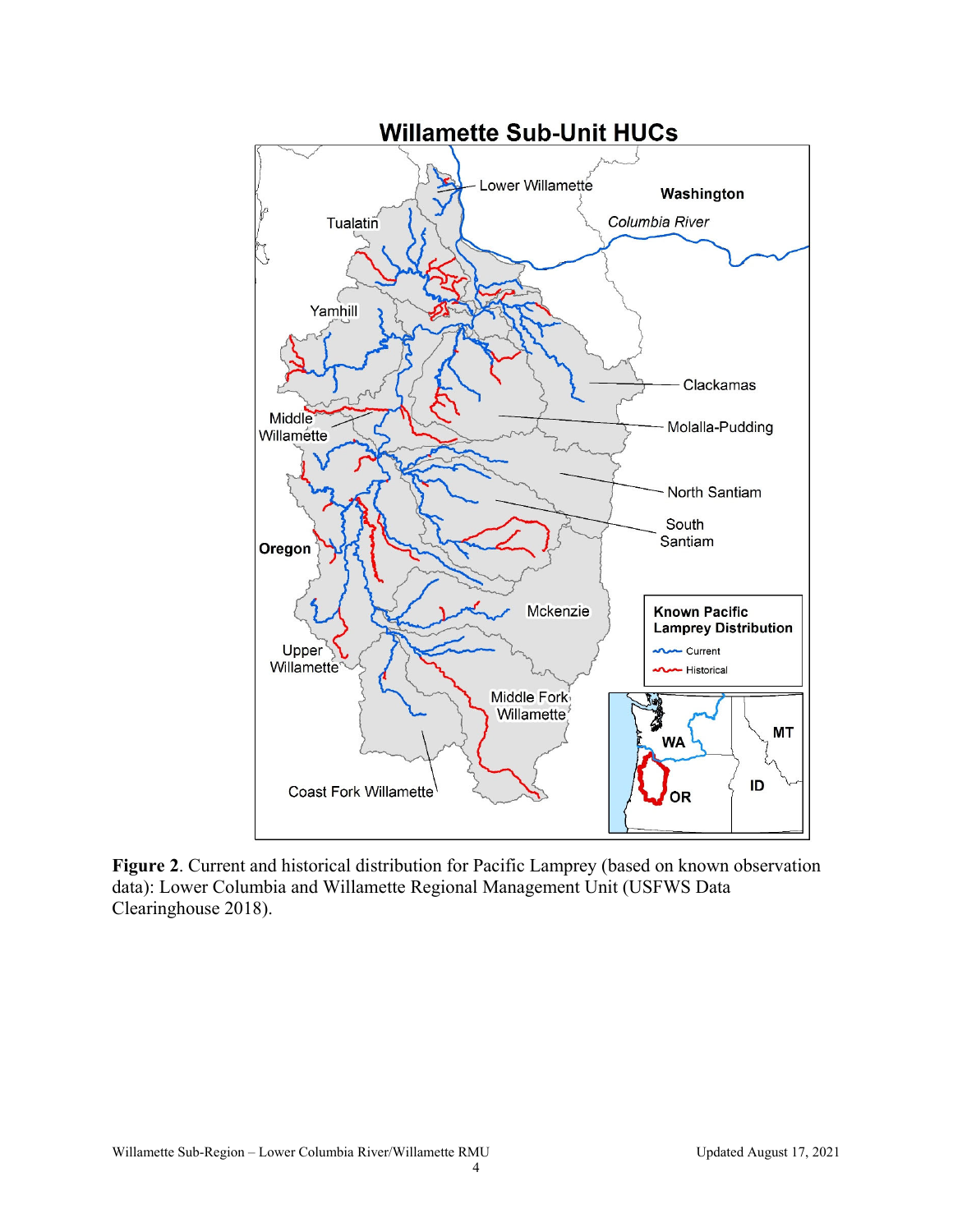#### **C. Summary of Major Threats**

The key threats within the Willamette Sub-Unit were identified by RMU participants during the 2017 Risk Assessment revision meeting in February 2017 (Table 3), to update the 2011 Risk Assessment. Key threats are defined as those threats in which the average scope and severity across all HUCs was greater than 2.5 on a scale from  $1 - 4$  ( $> 3.5$  = High, 2.5- 3.49 = Moderate, 1.5- 2.49=Low and <1.5= Insignificant; U=Unknown). Risk Assessments are revised approximately every 5 years.

Stream and floodplain degradation (non-dam), water quality (non-dam) and dam-related flow alterations<sup>1</sup> are the highest priority threats in the Willamette Sub-Unit, followed by dam-related stream and floodplain degradation and dam-related passage (Table 3). The "dam-related" threats refer to those threats primarily caused by large dams, which affect multiple parameters (passage, water quality, seasonal baseflows and flood flows (timing, magnitude and duration), floodplain dynamics, habitat (e.g. inundation of habitat, loss of coarse sediment supply), and species composition (e.g. habitat suitability, predator/prey dynamics). Given the prevalence of large dams in the Sub-Unit, this distinction was made to better identify the cause of the threats, and ensure some threats were not masked by the presence of these dams.

*Stream and Floodplain Degradation*.—Nearly 70 percent of Oregon's population resides in and around the Willamette Basin. Human settlement and development has greatly altered the physical habitat and hydrology of the Sub-Unit. In upland areas, forestry is the predominant land use. Fire suppression and timber harvest practices have altered the diversity and age/size composition of riparian vegetation. Many watersheds in the Willamette Sub-Unit are lacking mature conifers that play a pivotal role in bank stability, water quality protection, thermal cover, and the provision of large woody debris. In the valley, extensive agriculture and urban development have reduced the quality and complexity of aquatic and riparian habitats. Efforts to reduce flooding (dikes, levees, riprap, dams) and improve navigation (dredging, large wood clearing), have straightened and scoured streambeds, eliminated side channels and cut off flood plains. Cultivation, riparian clearing and conversion of land for crops, pastures, vineyards and development have filled and/or drained wetlands, increased soil erosion and sedimentation, and promoted the establishment and spread of invasive plant species. Simplification of the river channel and flow regulation and simplification of the mainstem Willamette have been hypothesized to be a cause of the decreased numbers of adult Pacific Lamprey harvested by Tribal members at Willamette Falls (Clemens et al. 2017b).

*Water Quality*.—Elevated water temperature, low dissolved oxygen, bacteria, and toxic pollutants such as herbicides, pesticides, heavy metals and flame retardants, are some of the water quality concerns in the Willamette Sub-Unit. These threats may be attributable to a number of human activities including riparian clearing, water withdrawals, failing septic systems, sewer overflow, and urban and agricultural run-off. Warm summertime temperatures (greater than or equal to  $20^{\circ}$ C) during July-August may prevent adult Pacific Lamprey from surviving, reproducing, or migrating far up into the Willamette Basin (Clemens 2017; Clemens et al. 2016; Clemens et al. 2012a; Clemens et al. 2009). These summertime temperatures have resulted in large die-offs, skewed sex ratios, documented testicular atresia (damaged testes) in

<sup>&</sup>lt;sup>1</sup> "Flow Alterations" were formerly referred to as "Dewatering and Flow Management" in Luzier et al. (2011).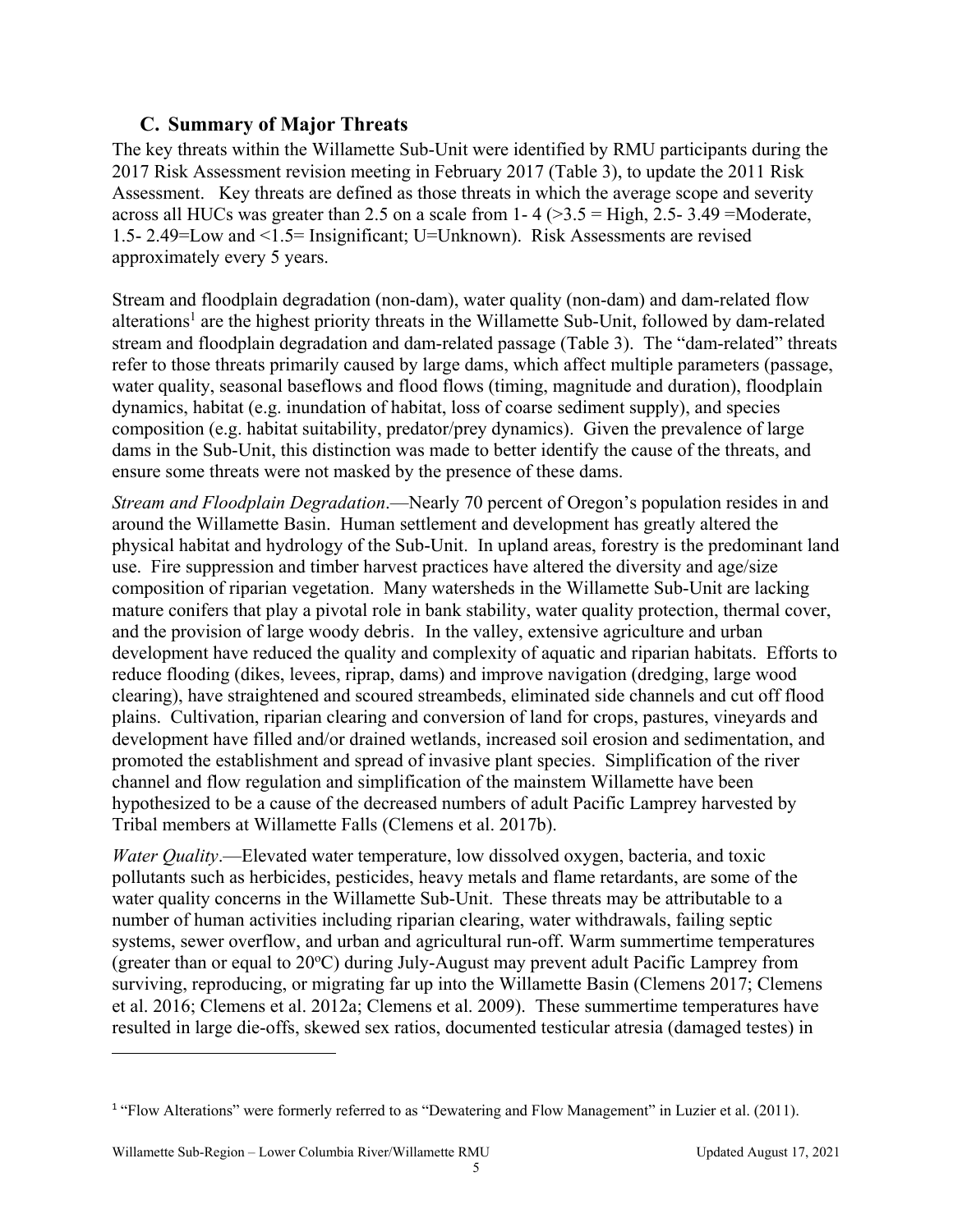males, and faster maturation rates. Toxins may be particularly harmful to Pacific Lamprey because larvae burrow and feed in mud and fine substrates where toxins accumulate (Nilsen et al. 2015; Clemens et al. 2017b). Monitoring efforts to improve and protect water quality for fish, wildlife, and human health are ongoing in the Willamette Sub-Unit.

*Flow Alterations – (formerly "Dewatering and Flow Management")*. —Flow alterations were ranked as a Moderate key threat. Low flow conditions occur naturally in many watersheds of the Willamette Sub-Unit during summer months. These conditions may be aggravated by water withdrawals for municipal, industrial, commercial and agricultural use. In several tributaries, the large storage dams augment seasonal low flows, and some alter natural temperature and flow regimes. Water releases from thermally stratified reservoirs generally result in cooler water temperatures downstream of the dam in summer and warmer water temperatures in fall and winter. Abnormal seasonal temperature fluctuations may impact the behavior, development, and fitness of adult and juvenile lamprey. In 2005, the USACE completed a water temperature control tower at Cougar Dam on the South Fork McKenzie River, which has alleviated much of the dam-induced seasonal abnormalities in the McKenzie River. Such temperature control structures are still needed elsewhere in the Willamette Basin to return to more normative temperature regimes (e.g. North Santiam River, the Middle Fork Willamette).

Water diversions and impoundments alter the quantity and timing of flow events, which may impact adult and juvenile lamprey migration cues, decrease spawning habitat availability, prevent access to backwater or side channel habitats, create low water barriers, and contribute to mortality if incubating eggs or burrowing larvae are dewatered or exposed to a high temperature or low oxygen environment (Clemens et al. 2017b). Some improvements to flow regimes have occurred in the Willamette Basin. Since 2002, the USACE has largely operated their Willamette Valley Project dams according to minimum flows and ramping rates that were formalized under the Willamette Project Biological Opinion issued by the National Marine Fisheries Service (NMFS 2008) for the protection of anadromous salmonids. Further, through the Willamette Valley Sustainable River Project, The Nature Conservancy and the USACE and numerous other agencies and organizations are working to ensure that Willamette River flows are managed to benefit fish and wildlife habitats as well as local communities

(https://www.nature.org/ourinitiatives/regions/northamerica/unitedstates/oregon/placesweprotect/ wv-fact-sheet.pdf?redirect=https-301).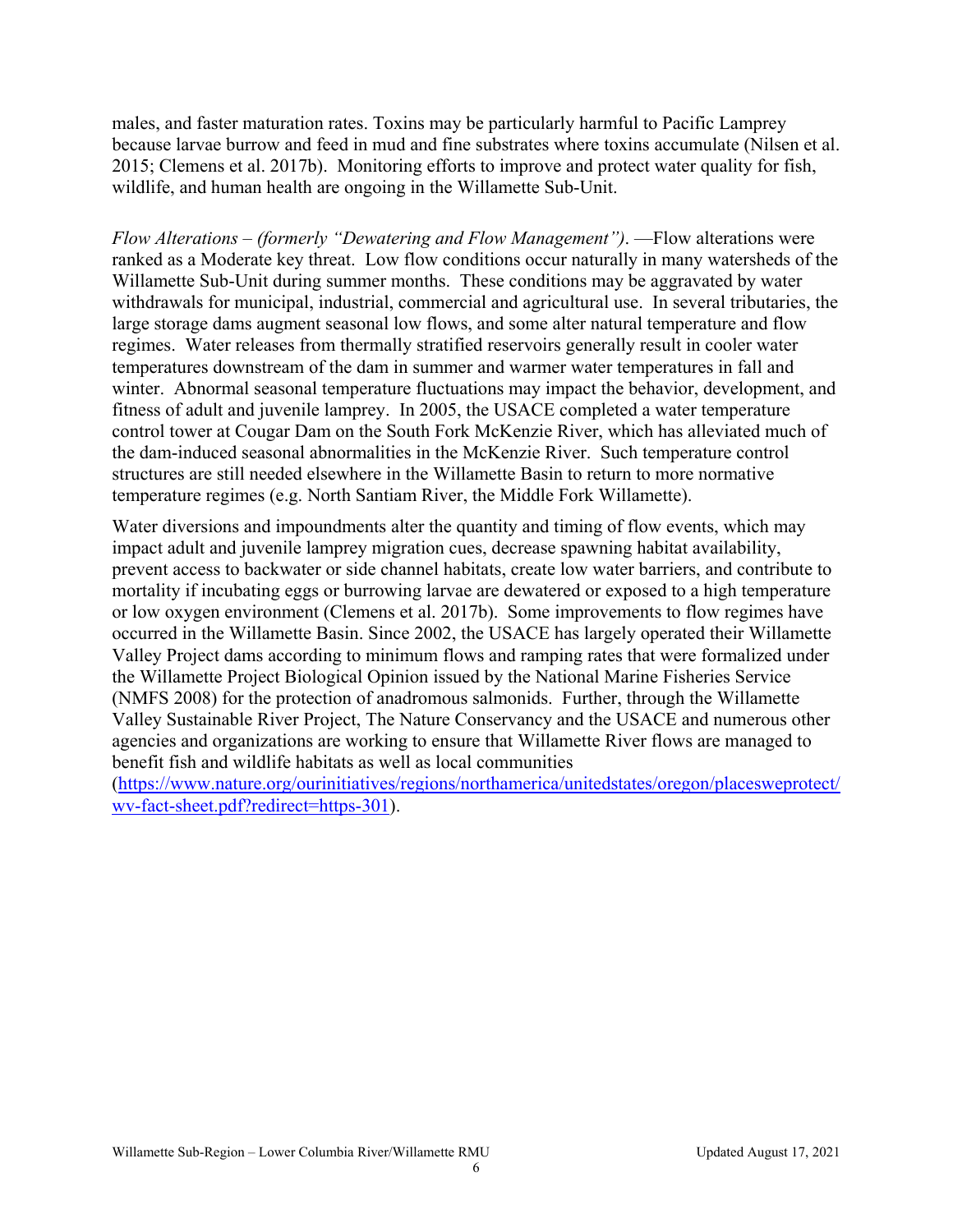|                              |                  | Dam-Related<br>Passage |                  | Dam-Related<br><b>Flow Alterations</b> |                  | Dam-Related<br>Stream &<br>Floodplain<br>Degradation |                  | Dam-Related<br><b>Water Quality</b> |                | Dam-Related<br>Predation |
|------------------------------|------------------|------------------------|------------------|----------------------------------------|------------------|------------------------------------------------------|------------------|-------------------------------------|----------------|--------------------------|
| Watershed                    |                  | Scope Severity         | Scope            | Severity                               | Scope            | Severity                                             | Scope            | Severity                            | Scope          | Severity                 |
| <b>Willamette Sub-Unit</b>   |                  |                        |                  |                                        |                  |                                                      |                  |                                     |                |                          |
| Middle Fork Willamette       | 4                | 4                      | 4                | 4                                      | 4                | 4                                                    | 4                | 4                                   | 3              | 3                        |
| <b>Coast Fork Willamette</b> | $\overline{4}$   | 4                      | 4                | 4                                      | $\overline{4}$   | 4                                                    | $\overline{4}$   | $\overline{4}$                      | 2.5            | 2.5                      |
| <b>Upper Willamette</b>      | 2                | 4                      | 4                | 4                                      | 3                | 4                                                    | 3                | 4                                   | 2              | 4                        |
| McKenzie                     | 3                | 3                      | 3                | 3                                      | 3                | 3                                                    | 3                | 3                                   | $\overline{2}$ | $\overline{2}$           |
| <b>North Santiam</b>         | 4                | 4                      | 4                | 4                                      | 4                | 4                                                    | 3                | 3                                   | $\mathbf{1}$   | $\mathbf{1}$             |
| <b>South Santiam</b>         | $\overline{4}$   | 4                      | 4                | 4                                      | $\overline{4}$   | 4                                                    | $\overline{4}$   | 4                                   | $\overline{2}$ | 4                        |
| Middle Willamette            | 2                | 4                      | 4                | 4                                      | 4                | 4                                                    | 3                | 3                                   | $\mathbf{1}$   | U                        |
| Yamhill                      | $\overline{2}$   | $\overline{2}$         | 2.5              | 2.5                                    | $\overline{2}$   | 2                                                    | 2.5              | 2.5                                 | $\mathbf{1}$   | $\mathbf{1}$             |
| Molalla-Pudding              | 2.5              | 2.5                    | 2.5              | 2.5                                    | $\overline{2}$   | $\overline{2}$                                       | 2.5              | 2.5                                 | 3              | 3                        |
| <b>Tualatin</b>              | 2.5              | 2.5                    | $\overline{2}$   | $\overline{2}$                         | $\overline{2}$   | $\overline{2}$                                       | $\overline{2}$   | $\overline{2}$                      | 3              | 3                        |
| Clackamas                    | 3                | 3                      | $\mathbf{1}$     | 2                                      | $\mathbf{1}$     | 1                                                    | $\mathbf{1}$     | 1                                   | 3              | U                        |
| Lower Willamette             | $\mathbf{1}$     | $\overline{2}$         | 3                | 3                                      | 4                | 4                                                    | 4                | 4                                   | 4              | 4                        |
| Average Scope/Severity       | $\overline{2.8}$ | $\overline{3.3}$       | $\overline{3.2}$ | $\overline{3.3}$                       | $\overline{3.1}$ | $\overline{3.2}$                                     | $\overline{3.0}$ | $\overline{3.1}$                    | 2.3            | $\overline{2.8}$         |
| <b>Rank</b>                  | M                | M                      | M                | M                                      | M                | M                                                    | M                | M                                   | L              | M                        |
| Mean                         |                  | 3.0                    |                  | 3.2                                    |                  | 3.1                                                  |                  | 3.0                                 |                | 2.5                      |
| <b>Overall Threat Rank</b>   |                  | M                      |                  | M                                      |                  | M                                                    |                  | M                                   |                | M                        |

**Table 3**. Summary of the assessment results for the main threats of the Willamette Sub-Unit. Key Threats are those that rank Moderate or High (2.5 or greater). Threats ranked less than 2.5 are not listed.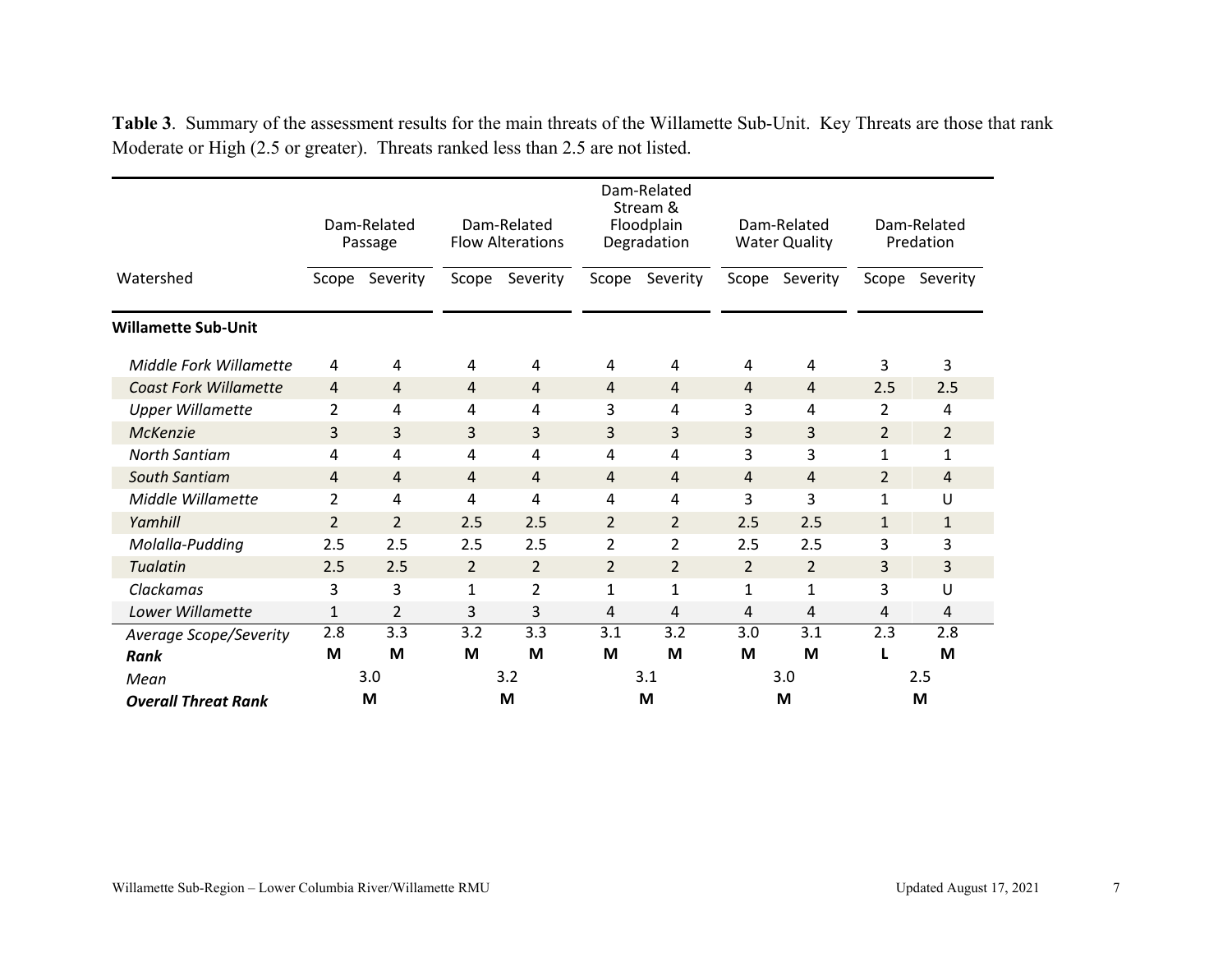|                              | <b>Flow Alterations</b><br>(non-dam) |                |                  | Stream &<br>Floodplain<br>Degradation<br>(non-dam) | <b>Water Quality</b><br>(non-dam) |                  | Predation<br>(non-dam) |              |
|------------------------------|--------------------------------------|----------------|------------------|----------------------------------------------------|-----------------------------------|------------------|------------------------|--------------|
| Watershed                    | Scope                                | Severity       | Scope            | Severity                                           | Scope                             | Severity         | Scope                  | Severity     |
| <b>Willamette Sub-Unit</b>   |                                      |                |                  |                                                    |                                   |                  |                        |              |
| Middle Fork Willamette       | 1                                    | 1              | 3.5              | 3                                                  | $\overline{2}$                    | $\overline{2}$   | 1                      | $\mathbf{1}$ |
| <b>Coast Fork Willamette</b> | 3                                    | 2.5            | 2.5              | 2.5                                                | 3                                 | 3                | 2.5                    | 2.5          |
| <b>Upper Willamette</b>      | 3.5                                  | 3              | 4                | 3.5                                                | 4                                 | 3.5              | 1.5                    | $\cup$       |
| <b>McKenzie</b>              | $\overline{2}$                       | $\overline{2}$ | 3                | $\overline{3}$                                     | $\overline{2}$                    | $\mathbf{1}$     | $\mathbf{1}$           | $\mathbf{1}$ |
| <b>North Santiam</b>         | 3                                    | 3              | 2.5              | 3                                                  | $\overline{2}$                    | 3                | 1.5                    | 3            |
| <b>South Santiam</b>         | 3.5                                  | 3              | 3                | 3                                                  | 3                                 | 3                | $\mathbf{1}$           | $\cup$       |
| Middle Willamette            | 3.5                                  | 3              | 4                | 4                                                  | 3.5                               | 4                | 4                      | U            |
| Yamhill                      | 3                                    | 3              | $\overline{4}$   | $\overline{4}$                                     | $\overline{4}$                    | $\overline{4}$   | 3                      | 3            |
| Molalla-Pudding              | 4                                    | 4              | 4                | 4                                                  | 4                                 | 4                | 3                      | 3            |
| <b>Tualatin</b>              | 2.5                                  | 2.5            | 4                | $\overline{4}$                                     | $\overline{4}$                    | $\overline{4}$   | 3                      | 3            |
| Clackamas                    | $\mathbf{1}$                         | 2              | 3                | 3                                                  | 3                                 | 3                | 3                      | U            |
| Lower Willamette             | 2.5                                  | 2.5            | 4                | 4                                                  | 4                                 | 4                | 4                      | 4            |
| Average Scope/Severity       | 2.7                                  | 2.6            | $\overline{3.5}$ | $\overline{3.4}$                                   | 3.2                               | $\overline{3.2}$ | 2.4                    | 2.6          |
| Rank                         | M                                    | M              | H                | M                                                  | M                                 | M                | L                      | M            |
| Mean                         |                                      | 2.7            | 3.4              |                                                    | 3.2                               |                  | 2.5                    |              |
| <b>Overall Threat Rank</b>   |                                      | M              |                  | M                                                  |                                   | M                |                        | M            |

**Table 3 (continued).** Summary of the assessment results for the main threats of the Willamette Sub-Unit. Key Threats are those that rank Moderate or High (2.5 or greater). Threats ranked less than 2.5 are not listed.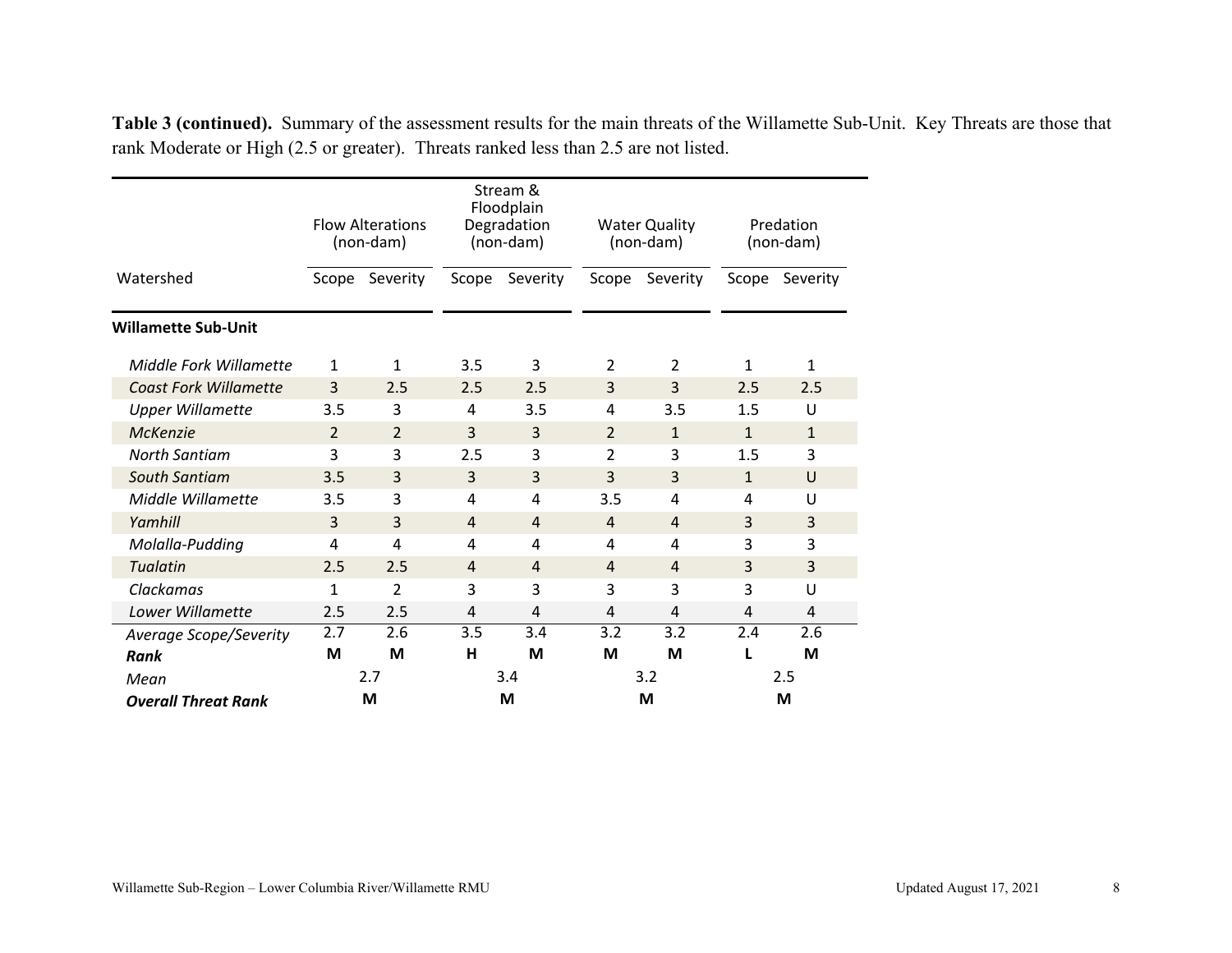*Passage-* The current distribution of Pacific Lamprey is largely determined by the many large dams throughout the Willamette Basin that do not provide passage (Clemens et al. 2012b; Schultz et al. 2014; Table 4). The USACE Willamette Valley Project dams were primarily built to reduce flood risks, but also generate electricity and provide water storage for irrigation, recreation and drinking water. The structures range in size from 49 feet (Fern Ridge) to 519 feet (Cougar) tall and provide little or no fish passage for Pacific Lamprey. Largely constructed in the early 1960s, the USACE dams block hundreds of miles of historical, anadromous spawning and rearing habitat and have adversely affected native fish populations in the basin. Consequently, the Willamette Valley Project Biological Opinion, issued by the National Marine Fisheries Service (NMFS 2008), requires the Corps to improve adult and juvenile salmonid passage at several high priority dams.

USACE's adult fish trap and haul facilities located at the base of these dams are primarily designed for anadromous salmonids, which are trapped and transported by truck and released upstream of the dams. Some of the recent upgrades include features (e.g. rounded walls at fishway entrances and orifices) that may increase the ability to capture and haul adult lamprey if additional infrastructure (such as ramps and collection boxes) was added. Work to date has included the construction or upgrade of adult fish collection facilities at Cougar, Detroit (Minto), Foster, Dexter and Fall Creek Dams to improve trap and haul conditions for salmonids (i.e., improved attractant flows, larger holding areas, less direct handling of fish). At this time, Fall Creek Dam has the only experimental ramps for upstream lamprey passage at these USACE dams.

Downstream fish passage solutions for salmonids at the USACE dams are still under evaluation. No permanent downstream fish passage collection facilities for any of the USACE dams have been completed. Juvenile fish (all species) must pass through turbines, spillway gates, or other routes of water passage as they migrate downstream. USACE has tested a small, experimental, floating surface collector at Cougar Dam for downstream passage of salmonids. Other studies to determine downstream passage solutions at Detroit and Lookout Point Dams continue. It is unclear if passage improvement measures will ultimately restore access to the habitat above these dams for Pacific Lamprey.

Although most passage projects in the Willamette Sub-Unit are focused on improving conditions for ESA-threatened spring Chinook salmon and winter steelhead, a growing number of projects are providing passage for Pacific Lamprey. In conjunction with Federal Energy Regulatory Commission relicensing, Portland General Electric (PGE) has installed three lamprey passage structures at Willamette Falls Hydroelectric Project (Lower Willamette River), rebuilt the existing fish ladder at River Mill Dam (Clackamas River) and made modifications to the fishway that traverses the Faraday and North Fork Dams (Clackamas River) to improve upstream passage of adult Pacific Lamprey. PGE is also monitoring the downstream migration of juvenile lamprey with two, new surface collectors at River Mill and North Fork Dams. These facilities are collecting and enumerating lamprey outmigrants. The collection efficiency of the downstream passage structures are unknown, but thousands of ammocoetes and macrophthalmia have been collected each year since construction. PGE is also trapping and hauling adult Pacific Lamprey into the Clackamas above North Fork Dam to increase larval production (and the pheromones they produce) in the upper basin in an effort to increase adult attraction to this area. In the future, PGE will perform a multi-year radio telemetry study that will assess migration and passage success of adult Pacific Lamprey through the fish ladder at North Fork Dam.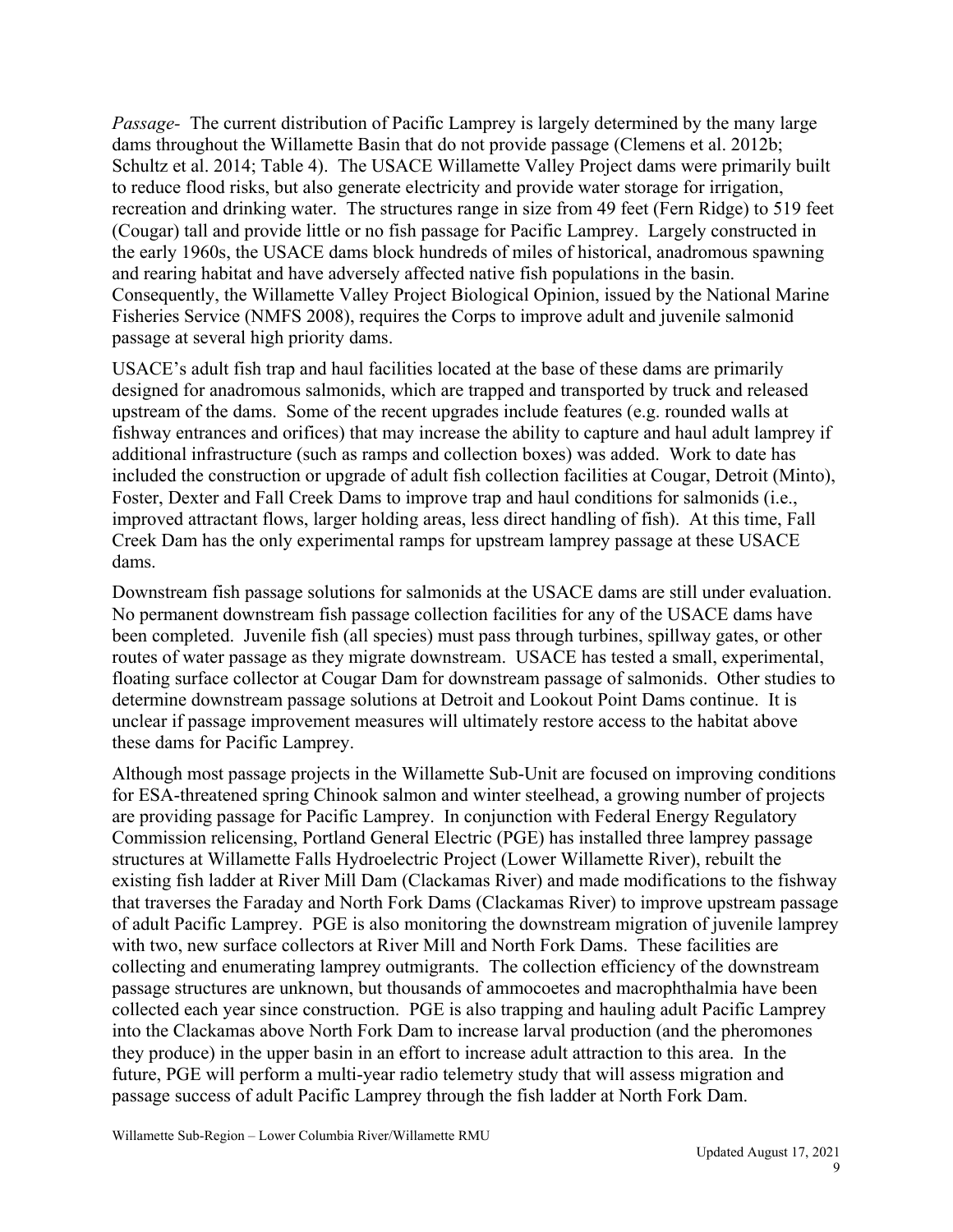| Dam/                                                      | <b>River</b>                                             | <b>Passage Conditions for Pacific Lamprey</b>                                                                                                                                                                                                                                                                                                                                                                                                                                                                         |
|-----------------------------------------------------------|----------------------------------------------------------|-----------------------------------------------------------------------------------------------------------------------------------------------------------------------------------------------------------------------------------------------------------------------------------------------------------------------------------------------------------------------------------------------------------------------------------------------------------------------------------------------------------------------|
| <b>Ownership</b>                                          |                                                          |                                                                                                                                                                                                                                                                                                                                                                                                                                                                                                                       |
| Dexter, Lookout Point,<br>and Hills Creek<br><b>USACE</b> | Middle Fork<br>Willamette                                | A trap and haul facility for anadromous salmonids occurs below<br>Dexter Dam, the lower-most dam on the Middle Fork Willamette.<br>Future upgrades may increase the ability to capture and haul adult<br>lamprey upstream of these dams. Permanent downstream passage<br>facilities are not present.                                                                                                                                                                                                                  |
| Fall Creek Dam                                            | Tributary to                                             | A trap and haul facility for anadromous salmonids occurs below                                                                                                                                                                                                                                                                                                                                                                                                                                                        |
| <b>USACE</b>                                              | Middle Fork<br>Willamette<br>below Dexter<br>Dam         | Fall Creek Dam, and USACE has installed a ramp/collection box<br>specific for lamprey. Future upgrades may increase the ability to<br>capture and haul adult lamprey upstream of these dams. CTGR are<br>conducting a reintroduction/translocation of adults captured at<br>Willamette Falls above this dam. Downstream passage facilities<br>are not present; "passage" for downstream migrant salmonids is<br>provided by annual 1-2 week drawdown of the reservoir- typically<br>in December or January each year. |
| Dorena Dam                                                | Row River-                                               | No fish passage facilities are present or planned at this dam.                                                                                                                                                                                                                                                                                                                                                                                                                                                        |
| <b>USACE</b>                                              | Tributary to<br><b>Coast Fork</b>                        |                                                                                                                                                                                                                                                                                                                                                                                                                                                                                                                       |
| Cottage Grove Dam<br><b>USACE</b>                         | <b>Coast Fork</b><br>Willamette<br>River                 | No fish passage facilities are present or planned at this dam.                                                                                                                                                                                                                                                                                                                                                                                                                                                        |
| Fern Ridge Dam<br><b>USACE</b>                            | Long Tom River                                           | No fish passage facilities are present or planned at this dam.                                                                                                                                                                                                                                                                                                                                                                                                                                                        |
| Leaburg Dam<br><b>EWEB</b>                                | McKenzie River                                           | Two upstream fishways are located at Leaburg Dam $(\sim 10$ feet tall).<br>Lamprey passage efficiency is unknown, but Pacific Lamprey are<br>found above this dam. EWEB's diversions are screened to NMFS<br>criteria, which are adequate for larger outmigrants, but may allow<br>the smallest larvae to pass through the screen, and intermediate<br>sized larvae may become impinged or wedged in the gaps of the<br>screen material.                                                                              |
| Cougar Dam<br><b>USACE</b>                                | South Fork<br>McKenzie River                             | A trap and haul facility for anadromous salmonids occurs below<br>Cougar Dam; recent upgrades may increase the ability to capture<br>and haul adult lamprey upstream if additional infrastructure was<br>added. Permanent downstream passage facilities are only in the<br>design phase, but may be installed in 2020.                                                                                                                                                                                                |
| <b>Blue River Dam</b><br><b>USACE</b>                     | <b>Blue River</b><br>(tributary to<br>McKenzie<br>River) | No fish passage facilities are present or planned at this dam.                                                                                                                                                                                                                                                                                                                                                                                                                                                        |

**Table 4.** Passage conditions at most large dams located in the Willamette Sub-Unit.

Willamette Sub-Region – Lower Columbia River/Willamette RMU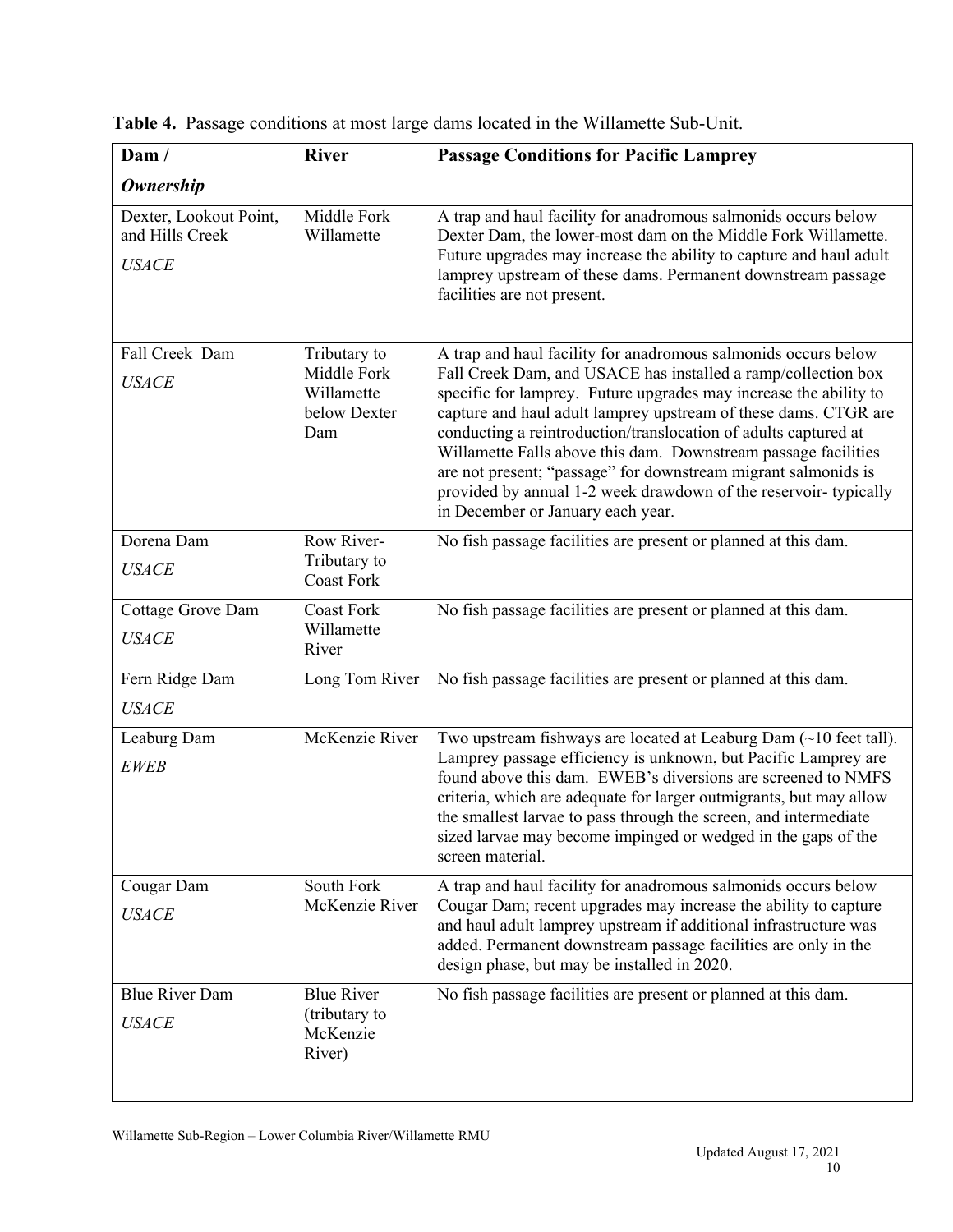| Dam/                                                 | <b>River</b>          | <b>Passage Conditions for Pacific Lamprey</b>                                                                                                                                                                                                                                                                                                                                                                                                                                                                                                                                          |
|------------------------------------------------------|-----------------------|----------------------------------------------------------------------------------------------------------------------------------------------------------------------------------------------------------------------------------------------------------------------------------------------------------------------------------------------------------------------------------------------------------------------------------------------------------------------------------------------------------------------------------------------------------------------------------------|
| <b>Ownership</b>                                     |                       |                                                                                                                                                                                                                                                                                                                                                                                                                                                                                                                                                                                        |
| Trail Bridge Dam<br><b>EWEB</b>                      | McKenzie River        | No fish passage facilities are present at this dam. Future upgrades<br>in the next $\sim$ 5 years will include a trap and haul facility that<br>includes design considerations for trap and haul of adult Pacific<br>Lamprey. Downstream passage will be provided by spill and<br>powerhouse shut-down, which will occur year-round.                                                                                                                                                                                                                                                   |
| Minto, Big Cliff and<br>Detroit Dams<br><b>USACE</b> | North Santiam         | A trap and haul facility for anadromous salmonids occurs below<br>Big Cliff Dam, the lower-most dam, at Minto. Recent upgrades<br>may increase the ability to capture and haul adult lamprey upstream<br>if additional infrastructure was added. Permanent downstream<br>passage facilities are not present.                                                                                                                                                                                                                                                                           |
| Foster and Green Peter<br>Dams<br><b>USACE</b>       | South Santiam         | A trap and haul facility for anadromous salmonids occurs below<br>Foster Dam, the lower-most dam. Recent upgrades may increase<br>the ability to capture and haul adult lamprey upstream if additional<br>infrastructure was added. Permanent downstream passage facilities<br>are not present.                                                                                                                                                                                                                                                                                        |
| Scoggins Dam<br><b>BLM</b>                           | <b>Tualatin River</b> | No fish passage facilities are present or planned at this dam.                                                                                                                                                                                                                                                                                                                                                                                                                                                                                                                         |
| River Mill, Faraday,<br>and North Fork Dams<br>PGE   | Clackamas<br>River    | A new fishway at the lower-most River Mill Dam was constructed<br>in 2006 and provides 90% passage efficiency for Pacific Lamprey.<br>PGE has recently modified the North Fork Fishway, which<br>traverses both Faraday and North Fork dams, and is currently<br>evaluating passage here. Permanent downstream passage facilities,<br>which are collecting and enumerating lamprey outmigrants, are at<br>North Fork and River Mill dams. The collection efficiency is<br>unknown, but thousands of ammocoetes and macrophthalmia have<br>been collected each year since construction. |
| Willamette Falls Dam<br>PGE                          | Willamette<br>River   | Modifications to the existing fishway to improve lamprey passage<br>have been completed. Additionally, seasonal lamprey ramps are<br>installed annually to provide upstream egress for lamprey upstream<br>passage. Modifications to improve downstream salmonid passage<br>have been completed, including improved spill conditions, which<br>are likely to improve passage conditions for lamprey.                                                                                                                                                                                   |

*Predation.* Predation (both dam-related and not dam-related) was ranked as a moderate threat to lamprey. Predation on lamprey likely occurs throughout the Willamette Basin: sea lion and white sturgeon activity is commonly seen immediately below Willamette Falls, and many warmwater predatory fish species are common throughout the basin in the large reservoirs and lower tributaries of the Willamette. These non-native fish are able to overwinter and survive in the basin largely because of large reservoirs or other modified habitats. At this time, there is very little direct study of predation in the Willamette Basin; thus, while there may be many potential predators of lamprey present, in many areas it is uncertain what the severity of such predation is

Willamette Sub-Region – Lower Columbia River/Willamette RMU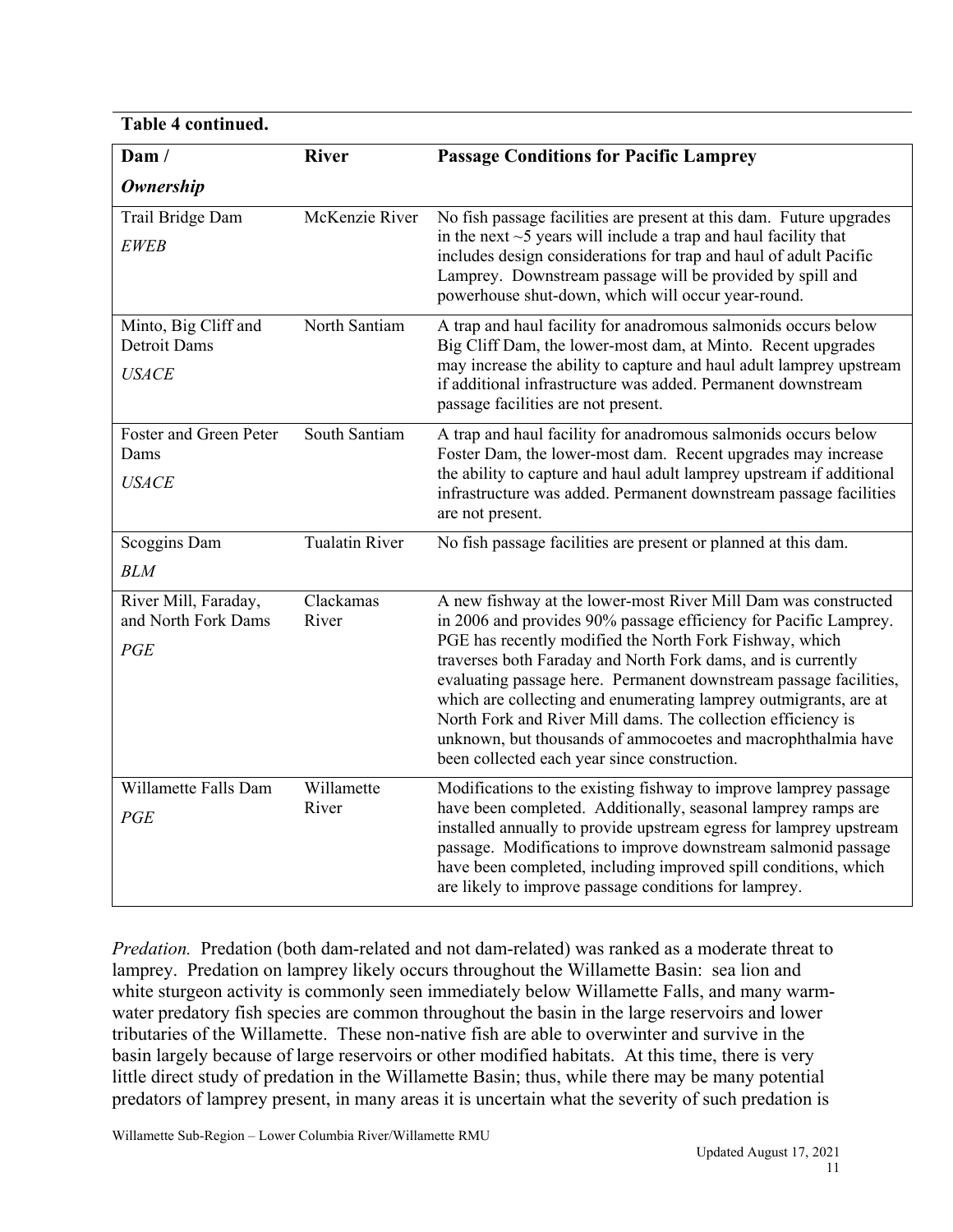to the lamprey population.

*Other*.—Predicted trends in human population growth, increased development, and anticipated effects of climate change (i.e., elevated water temperatures, increased demand for consumptive surface water use, altered flow regimes) will likely compound existing threats to Pacific Lamprey throughout the Willamette Sub-Unit.

#### **2017 Nature Serve Values**:

Based on the scores provided above, the following rankings were determined using a modified NatureServe ranking model to assess the current threats and extinction risk to Pacific Lamprey. The use of the NatureServe model is described in Luzier et al. 2011, and the following updated ranks will be further detailed in the 2018 update to that document (*Pacific Lamprey Assessment and Template for Conservation Measures*), expected to be completed in summer 2018.

**Table 5.** NatureServe Rankings by HUC. S1 = Critically imperiled in the jurisdiction because of extreme rarity or because of some factors such as very steep declines making it especially vulnerable to extirpation;  $S2 =$  imperiled in the jurisdiction because of rarity due to very restricted range, very few occurrences, steep declines, or other factors making it vulnerable steep declines making it especially very vulnerable to extirpation; S3 = vulnerable in the jurisdiction due to restricted range, relatively few occurrences, recent and widespread declines, or other factors making it vulnerable to extirpation.

| <b>NatureServe Ranking</b> | <b>HUC</b>                   |
|----------------------------|------------------------------|
| S1- Critically Imperiled   | Middle Fork Willamette       |
| S1- Critically Imperiled   | <b>Coast Fork Willamette</b> |
| S1- Critically Imperiled   | <b>Upper Willamette</b>      |
| $S2$ – Imperiled           | McKenzie                     |
| S1- Critically Imperiled   | North Santiam                |
| S1- Critically Imperiled   | South Santiam                |
| S1- Critically Imperiled   | Middle Willamette            |
| S1- Critically Imperiled   | Yamhill                      |
| S1- Critically Imperiled   | Molalla-Pudding              |
| S1- Critically Imperiled   | Tualatin                     |
| S3- Vulnerable             | Clackamas                    |
| S1- Critically Imperiled   | Lower Willamette             |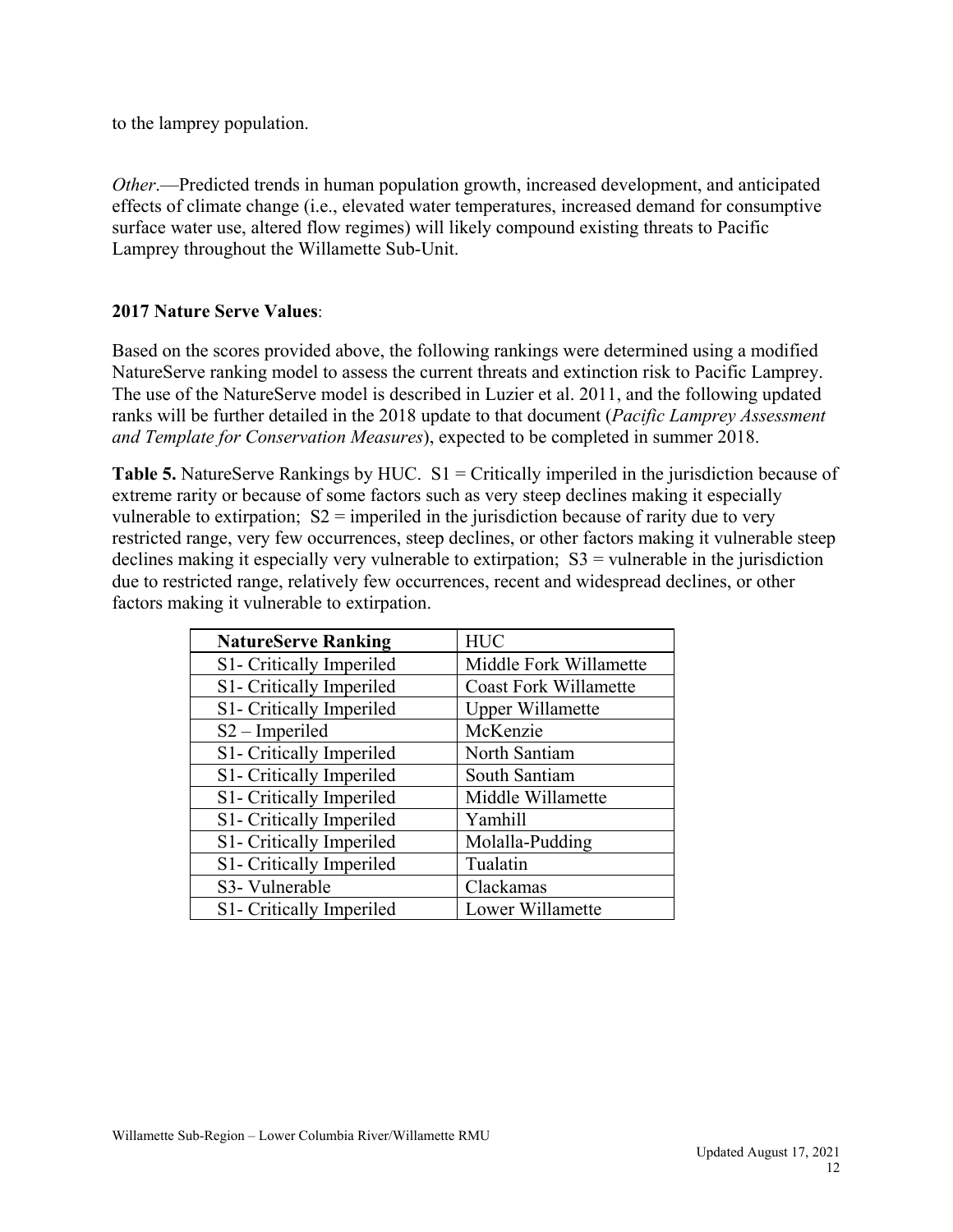#### **Restoration Actions**

The following work was recently completed or is actively occurring in the Willamette Sub-Unit. Additional detail is provided in the Willamette Sub-Unit Meeting Notes for the 2020 Annual Meeting of the Willamette Pacific Lamprey RMU (see Appendix A to this document).

- Clackamas Watershed
	- o Two new surface collectors for downstream fish passage have been completed by PGE at the River Mill and North Fork Dams over the past few years. Both are collecting many juvenile lamprey outmigrants; however, the collection efficiency of these facilities for lamprey is unknown.
	- o PGE began Trap and Haul efforts to transfer adult lamprey above North Fork Dam in 2017, and plan to continue through 2025.
	- o Multiple habitat restoration efforts have occurred in the Clackamas Basin (PGE, Metro and others), including the ongoing "Shade Our Streams" efforts by the Clackamas River Basin Council and PGE.
- Fall Creek (Middle Fork Willamette)
	- o The Confederated Tribes of the Grand Ronde is leading a multi-year lamprey translocation study on Fall Creek (2012- present).
	- o The USACE has completed the newly constructed Fall Creek Adult Fish Collection Facility; it is on line and in process of commissioning. No signs of lamprey at the new adult collection facility yet. The facility was designed with lamprey passage in the ladder in mind, may ultimately assist with a trap and haul program for Pacific Lamprey. USACE hopes to place fyke traps in and around the waterways of the facility this year.
- The Confederated Tribes of Warm Springs Reservation of Oregon continues to assess passage and abundance of adult Pacific Lamprey at Willamette Falls.
- McKenzie
	- o In 2018, a current large-scale project is underway to restore floodplain connectivity and function on over 500 acres of historical alluvial delta at the confluence of the South Fork McKenzie River. Project will remove approx. 40 acres of levees and augment sediment (over 200,000 cubic yards) and large wood (3,000-4,000 pieces) on 4.5 miles of the South Fork below Cougar Dam, resulting in 5-10 miles of secondary channel reconnection (up to 400% increase), and improving spawning and rearing habitats for Pacific Lamprey. Implementation of Phase I was partially funded through the RIP process with BPA cost savings funds. Phase I includes restoration of the lower 2.0 miles of the project area (400 acres of floodplain). Project leads: USFS (Kate Meyer), McKenzie Watershed Council (Jared Weybright).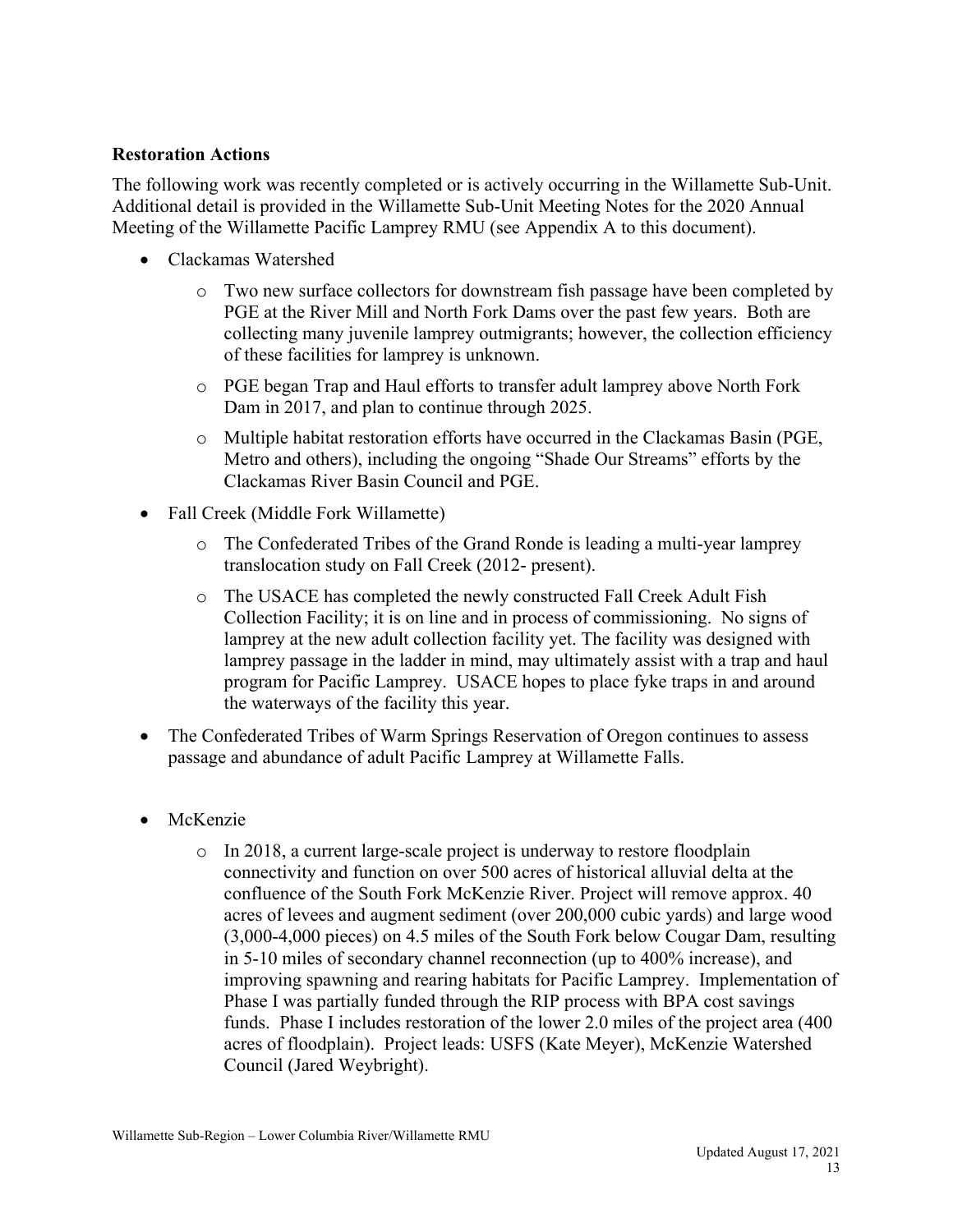- State-wide
	- o Ben Clemens (ODFW) reported that he is working on a **Lamprey Conservation Plan** for the state of Oregon, which will cover 4 species (Western River, Western Brook, Pacific and Pacific Brook lamprey). The status and limiting factors rankings in this plan are being cross-walked with those from the USFWS, is to be consistent with the PLCI. The plan is expected to be completed in 2019.

# **Selection of Priority Actions**

## **A. Prioritization Process**

The highest priority threat in the Willamette Sub-Unit is stream and floodplain degradation (score  $= 3.4$ ). Several other factors ranked above 3.0: dam-related passage, dam-related flow alteration and water quality. Priority projects identified by participating members of the Willamette Sub-Unit RMU addressed threats to passage, stream and floodplain degradation and uncertainties in Pacific Lamprey distribution and enumeration.

## **B. High Priority Proposed Project Information**

No proposals were submitted in 2021 for 2022 funding from the Willamette .

# **I. References for RIP**

- Ackerman, N.K. 2017. Study Plan Proposed Modification: Evaluation of Adult Pacific Lamprey Upstream Passage Effectiveness Through the Clackamas River Hydroelectric Project. Clackamas River Project. FERC No. 2195. Prepared by Portland General Electric.
- Ackerman, N.K., M.M. David, and B. Pyper. 2016a. Evaluation of Adult Pacific Lamprey Upstream Passage Effectiveness through the Clackmas River Hydroelectric Project, 2015/2016 Progress Report.
- Ackerman, M.W., B.K. Hand, R.K. Waples, G. Luikart, R.S. Waples, C.A. Steele, B.A. Garner, J. McCane, and M.R. Campbell. 2016b. Effective number of breeders from sibship reconstruction: empirical evaluations using hatchery steelhead. Evolutionary Applications. doi: 10.1111/eva.12433.
- Baker, C. and C. McVay. 2018. Willamette Falls Lamprey Escapement Estimate, Annual Report to BPA, project number 2008-308-00. Contract # 75473. Confederated Tribes of Warm Springs Reservation of Oregon, Warm Springs, Oregon. 27 pp.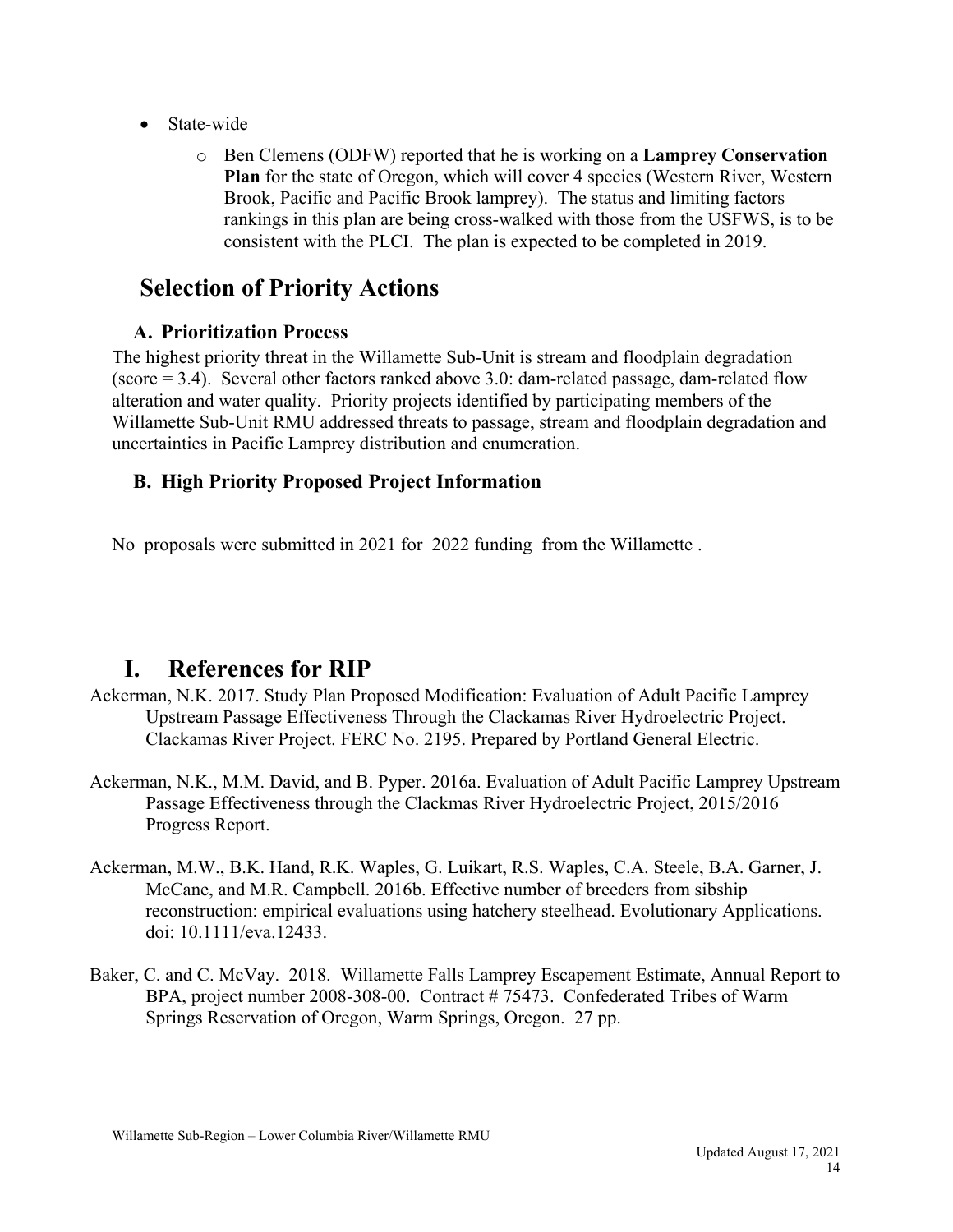- Clemens, B. J., M. G. Mesa, R. J. Magie, D. A. Young, and C. B. Schreck. 2012b. Pre-spawning migration of adult Pacific lamprey, Entosphenus tridentatus, in the Willamette River, Oregon (USA). Environmental Biology of Fishes. 93: 245 – 254.
- Clemens, B. J., L. Wyss, R. McCoun, L. Schwabe, I. Courter, S. Duery, J. Vaughn, and C. B. Schreck. 2012a. Migration characteristics and habitat use of the imperiled adult Pacific lamprey in the Willamette Basin: Prelude to estimating requirements for persistence. Final Draft Report to the Columbia River Inter-Tribal Fish Commission. April 2012. 51 pp.
- Clemens, B., C. Schreck, S. van de Wetering, and S. Sower. 2016. The potential roles of river environments in selecting for stream- and ocean-maturing Pacific Lamprey, Entosphenus tridentatus (Gairdner, 1836). pp. 299 – 322. In: A. Orlov, & R. J. Beamish (eds.) Jawless Fishes of the World. Cambridge Scholars.
- Clemens, B. J., S. van de Wetering, J. Kaufman, R. Holt, and C. B. Schreck. 2009. Do summertime temperatures trigger springtime maturation in adult Pacific lamprey, Entosphenus tridentatus? Ecology of Freshwater Fish. 18: 418 – 426.
- Clemens, B. J., and 21 co-authors. 2017b. Conservation challenges and research needs for Pacific Lamprey in the Columbia River Basin. Fisheries. 42: 268-280.
- Clemens, B. J., L. Wyss, R. McCoun, I. Courter, L. Schwabe, C. Peery, C. B. Schreck, E. K. Spice, and M. F. Docker. 2017a. Temporal genetic population structure and interannual variation in migration behavior of Pacific Lamprey Entosphenus tridentatus. Hydrobiologia. 794: 223-240.
- Goodman, D. H., S. B. Reid, M. F. Docker, G. R. Haas, and A. P. Kinziger. 2008. Mitochondrial DNA evidence for high levels of gene flow among populations of a widely distributed anadromous lamprey *Entosphenus tridentatus* (Petromyzontidae). Journal of Fish Biology. 72: 400-417.
- Hess, J. E., N. R. Campbell, M. F. Docker, C. Baker, A. Jackson, R. Lampman, and S. R. Narum. 2015. Use of genotyping by sequencing data to develop a high-throughput and multifunctional SNP panel for conservation applications in Pacific Lamprey. Molecular Ecology Resources. 15: 187-202.
- Hulse, D., S. Gregory, and J. Patterson Baker. (EDS). (2002) Willamette River Basin Planning Atlas: Trajectories of Environmental and Ecological Change. (2<sup>nd</sup> edition), Oregon State University Press, Corvallis, Oregon 97333. 180p.
- Luzier, C.W., H.A. Schaller, J.K. Brostrom, C. Cook-Tabor, D.H. Goodman, R.D. Nelle, K. Ostrand and B. Streif. 2011. Pacific Lamprey (Entosphenus tridentatus): Assessment and Template for Conservation Measures. U.S. Fish and Wildlife Service, Portland, Oregon. 282 pp. http://www.fws.gov/columbiariver/publications.html
- NMFS. 2008. 2008-2023 Willamette River Basin Project Biological Opinion. NOAA's National Marine Fisheries Service, Northwest Region, Seattle WA. F/NWR/2000/02117.

Willamette Sub-Region – Lower Columbia River/Willamette RMU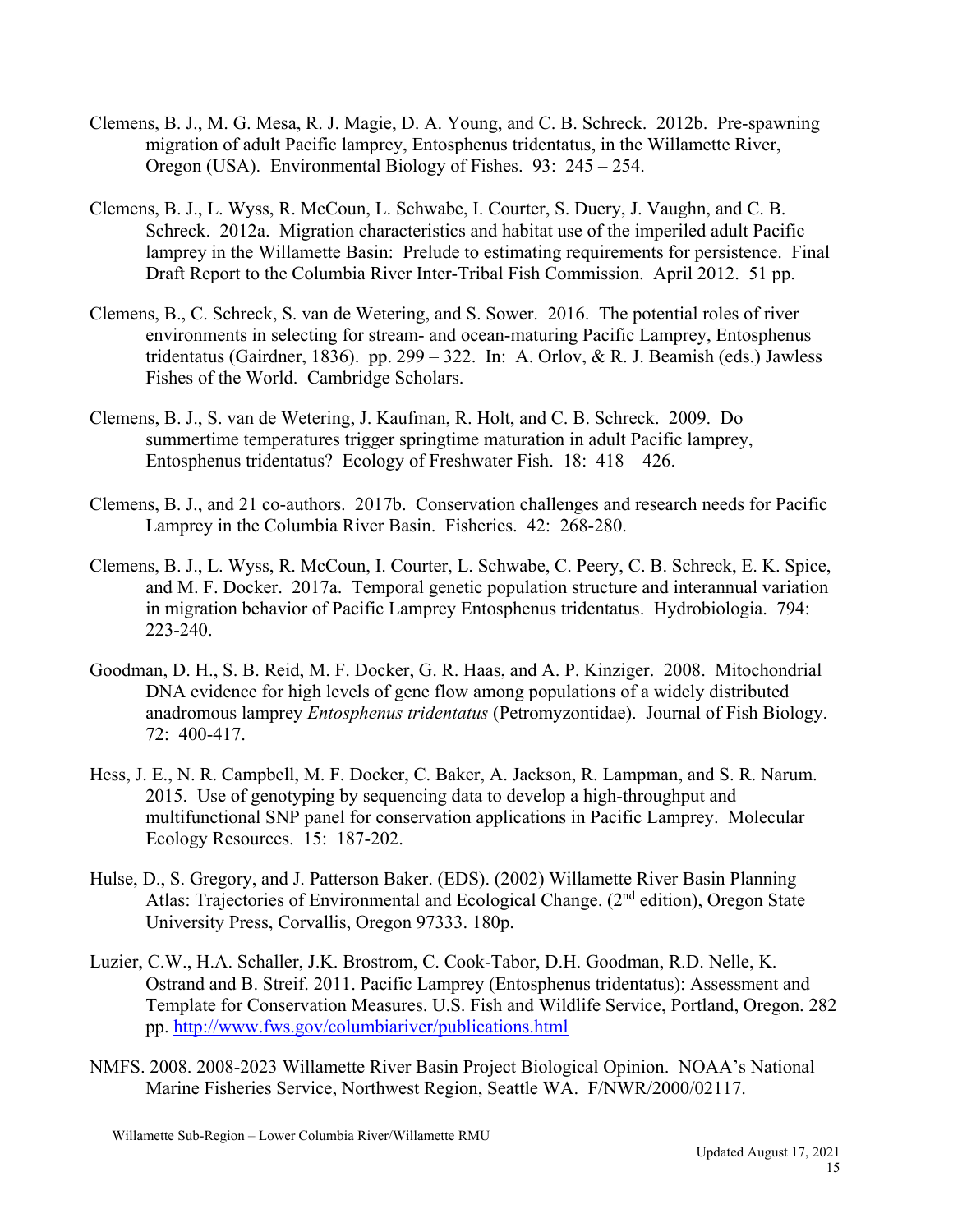- Schultz, L., M.P. Mayfield, G.T. Sheoships, L.A. Wyss, B.J. Clemens, B. Chasco, and C.B. Schreck. 2014. The Distribution and Relative Abundance of Spawning and Larval Pacific Lamprey in the Willamette River Basin. Final Report to the Columbia Inter-Tribal Fish Commission for project years 2011-2014. CRITFC Contract number C13-1. BPA Contract number 60877. BPA Project number 2008-524-00.
- Spice, E. K., D. H. Goodman, S. B. Reid, and M. F. Docker. 2012. Neither philopatric nor panmictic: microsatellite and mtDNA evidence suggest lack of natal homing but limits to dispersal in Pacific Lamprey. Molecular Ecology. 21: 2916-2930.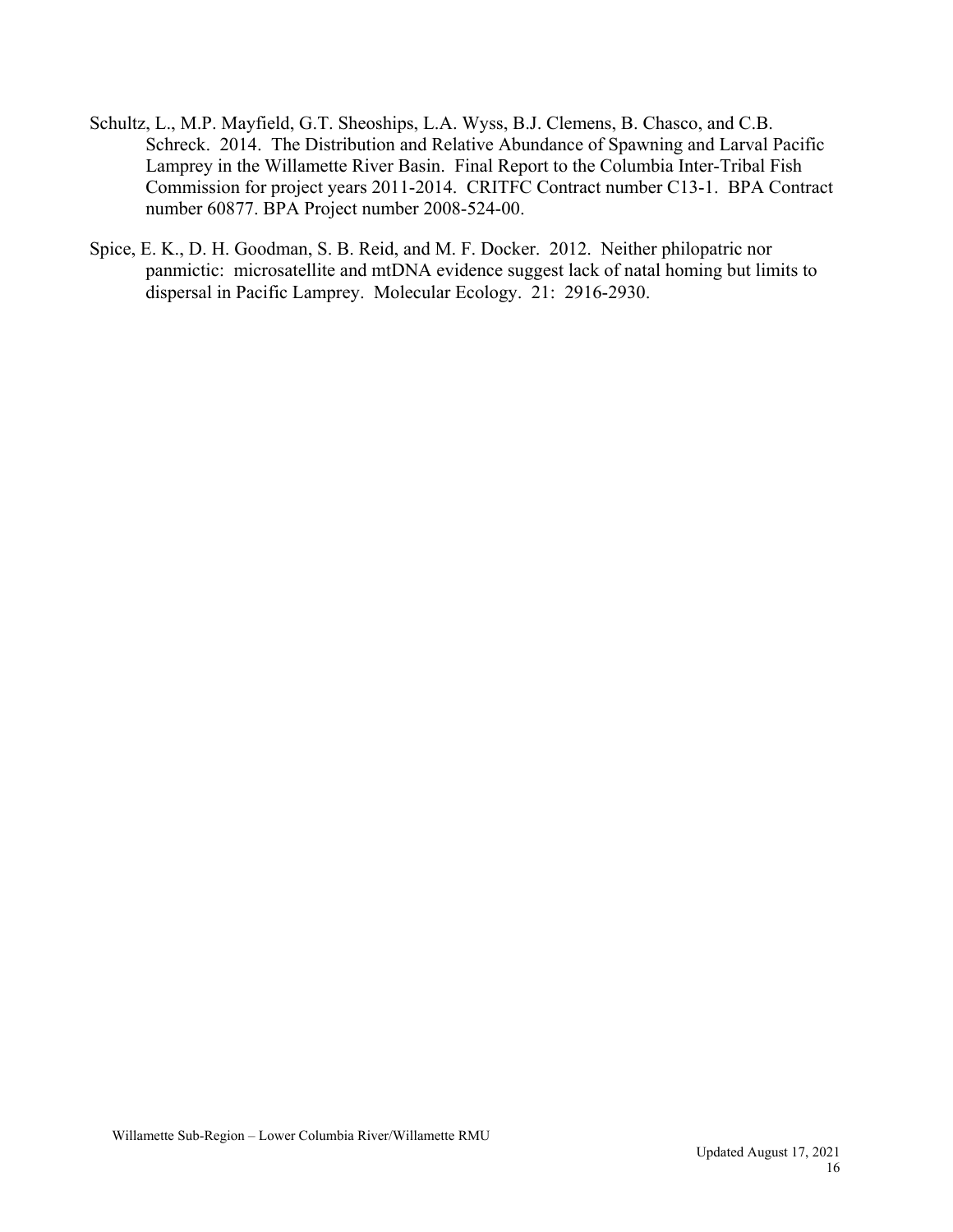#### **II. MEETING NOTES WILLAMETTE RMU- Pacific Lamprey Threats Assessment and RIP Annual Meeting April 20, 2021**

#### **April 20, 2021**

#### **Web conference attendees**

**ODFW**: Ben Clemens, Alex Farrand, Emma Garner, Jeremy Romer **Confederated Tribes of the Grand Ronde**: Lawrence Schwabe **Coast Fork Watershed Council**: Reilly Newman **Greater Yamhill Watershed Council:** Luke Westphal **Long Tom Watershed Council:** Dana Dedrick **McKenzie Watershed Council**: Jared Weybright **Pudding River Watershed Council:** Anna Rankins **Tryon Creek Watershed Council**: Alexis Barton **Portland General Electric**: Dan Cramer, Maggie David, Nick Ackerman **CRITFC:** Laurie Porter **USACE:** Terri Berling, Doug Garletts, Chad Helms **USFWS**: Erin Butts, Ann Gray, Amy Horstman, Jen Poirier, Joe Skalicky **PLCI**: Alicia Marrs **Co-chairs:** Ann Gray and Jen Poirier (USFWS)

**MEETING NOTES** (see also pdf of powerpoint, emailed on April 16, 2021)

#### **2021 Activities & Events**

- **4th Annual Lamprey Information Exchange Continues (2nd Tuesdays 11am to 1:30 pm)** 
	- o *May 11th* Learning from North American Sea Lamprey Research and Experiences
	- o *June 8th -* Diversity in Lampreys: Within-species and Across Species
	- o Registration and list of speakers at: **fws.gov/pacificlamprey/LTWGMainpage.cfm**
	- o Recordings of previous webinars: **www.gotostage.com/channel/plci**
- **5th Annual Lamprey Information Exchange -planning** 
	- o **December 7-9, 2021 Mark your calendars!**
	- o Held at Water Resources Education Center in Vancouver, WA with virtual options
	- o Session development currently underway- If you have a poster or presentation you would like to present, contact Ann Gray.
- **FYI: Recent Publications by Lamprey Technical Workgroup** 
	- o Overview of eDNA and Applications for Research and Monitoring of Lampreys (LTWG, Genetics subgroup)
	- o Monitoring and Minimizing Effects of Dredging on Lampreys (LTWG, JEDDI subgroup)
	- o Barriers to Adult Pacific Lamprey at Road Crossings: Guidelines for Evaluating and Providing Passage (LTWG, Adult Passage & Engineering subgroup)
	- o Best Management Guidelines for Native Lampreys During In-water Work (LTWG)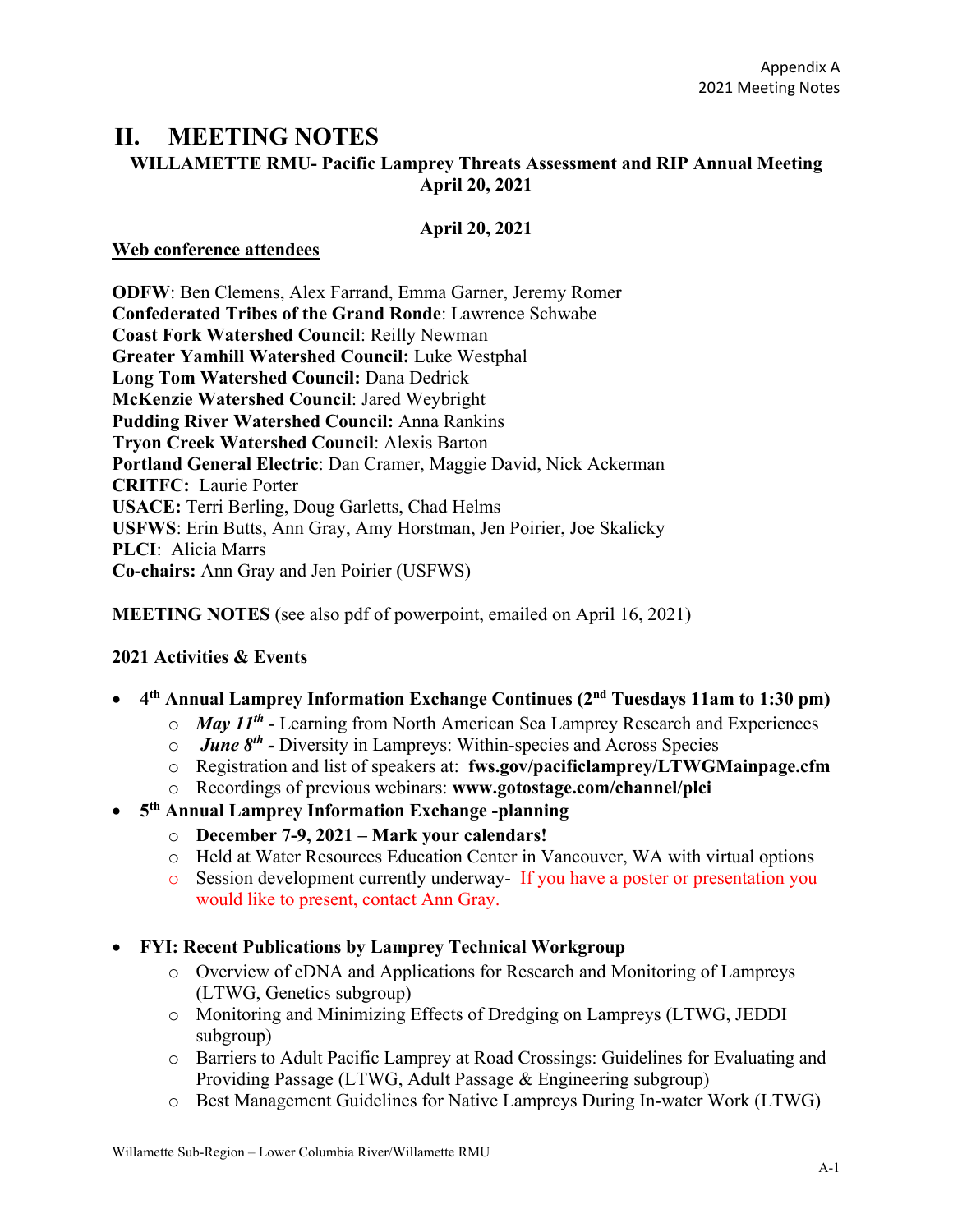#### **FYI: Recent Publications on Lamprey**

- o Microhabitat use by pre‐spawning Pacific lamprey *Entosphenus tridentatus* in a large, regulated river differs by year, river segment, and availability (Clemens and Schreck 2021)
- o Native Lampreys of Oregon (Brochure published by ODFW)
- o Dispelling misperceptions of native lampreys (*Entosphenus* and *Lampetra* spp.) in the Pacific northwest (USA) (Clemens and Wang 2021)
- o Management of anadromous lampreys: Common threats, different approaches (Clemens et al. 2020)
- o River Network and Reach-Scale Controls on Habitat for Lamprey Larvae in the Umpqua River Basin, Oregon (Jones et al. 2020)
- o For more lamprey publications, check out the **Data Clearinghouse literature site** on USGS Science Base https://www.sciencebase.gov/catalog/item/53ad8d9de4b0729c15418232

#### **Background: Pacific Lamprey Conservation Initiative**

- The Willamette River Regional Management Unit group is part of Pacific Lamprey Conservation Initiative (PLCI).
- The PLCI is a collaborative effort developed to promote the coordination and implementation of conservation efforts across the range of lamprey.
- The PLCI is organized into four groups: Policy Committee (i.e., high-level managers, tribal council members), Conservation Team (signatories of Conservation Agreement), Lamprey Technical Workgroup and Regional Management Unit groups.

#### **Background: Regional Management Unit (RMU) groups**

- RMU partners include project leads, field biologists, restoration practitioners, natural resource managers and stakeholders familiar with watersheds in region.
- Partners provide information for Risk Assessment (see below).
- Assist with development of Regional Implementation Plan (see below).
- Support the development and implementation of priority lamprey projects.
- There are 18 RMU groups across range of Pacific Lamprey.

#### **Background: Pacific Lamprey Risk Assessment**

- NatureServe modeling exercise that uses our current knowledge of Pacific Lamprey distribution, abundance, population trends and local threats to assess the relative risk of extirpation at the  $4<sup>th</sup>$  field HUC level.
- Risk rankings used to guide the identification and prioritization of conservation measures in the RMU.
- Risk Assessment will be updated every 5 years or so to monitor progress and change (next revision in 2022 or 2023).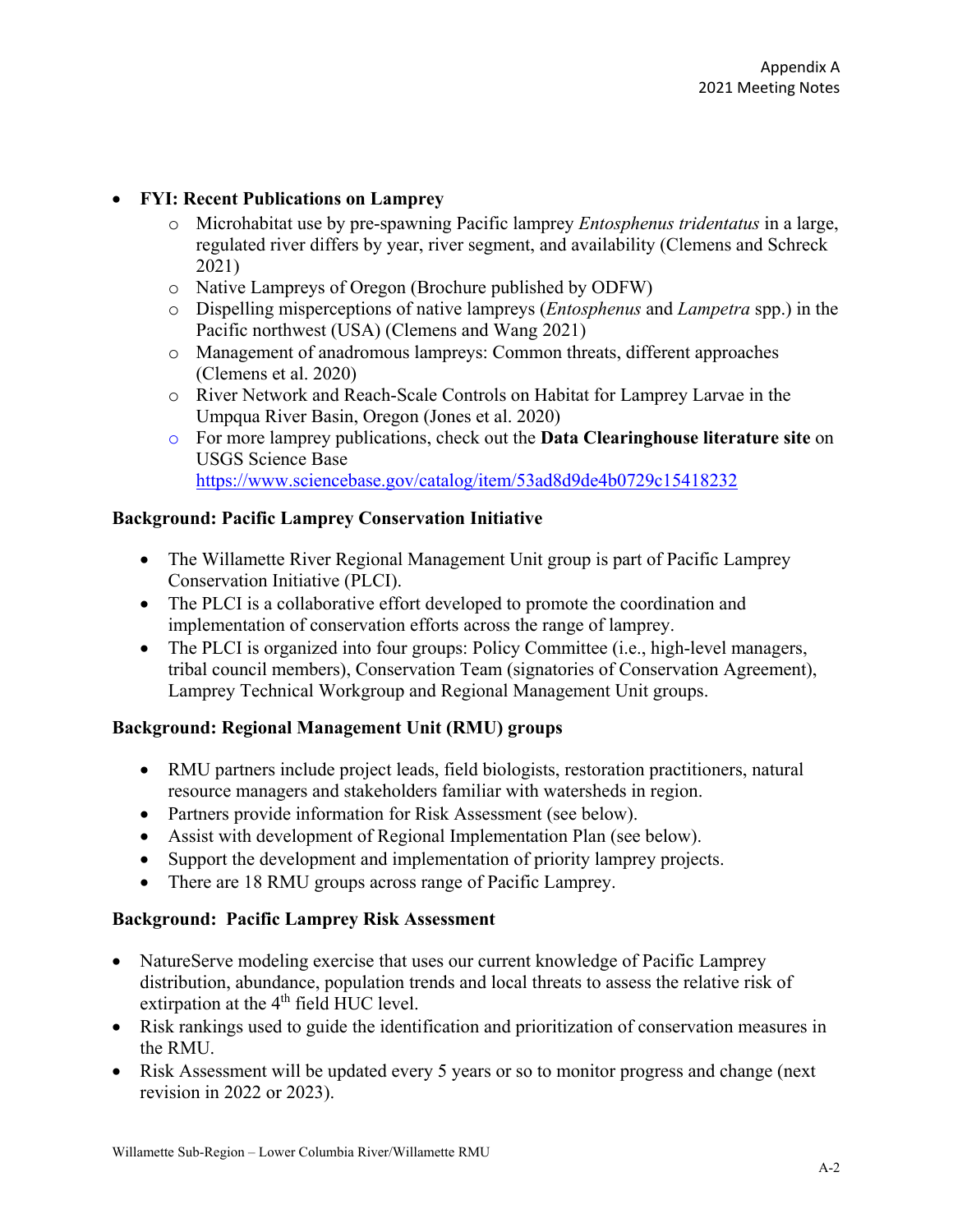Current Assessment is on Pacific Lamprey Conservation Initiative web page under Assessment on blue bar www.fws.gov/pacificlamprey/mainpage.cfm or https://www.fws.gov/pacificlamprey/assessmentmainpage.cfm#2018Assessment

#### **Background: Regional Implementation Plans (RIPs)**

- The RIPs summarize the status, distribution and local threats to lamprey, and include on the ground projects (submitted by RMU partners) that address the identified threats to lamprey and their habitats in the region.
- The purpose of the RIP process is to facilitate the funding of high priority lamprey research and conservation actions.
- Completed RIPs for all RMUs are on Pacific Lamprey Conservation Initiative web page under *Plans* on blue bar or https://www.fws.gov/pacificlamprey/PLCI\_RIPs.cfm.

#### **2020 New Information on Lamprey Distribution?**

One goal of meeting is to revise the available distribution maps as needed based on new information.

- **All:** Please look at our updated distribution maps on the interactive Databasin.org *Pacific Lamprey Known Observations and Distribution:.* 
	- . https://databasin.org/datasets/a243fb1346ca4258b6388c5f7a90aee4/
		- o Please report any new distribution data or potential errors to Erin Butts (USFWS) Erin\_Butts@fws.gov
		- o There are some data points for other species of lampreys (e.g. Western brook) in the database.
		- o Luke indicated he had some eDNA data for Pacific lamprey in the Yamhill, and asked if that is appropriate for the distribution data. Erin indicated she is developing a separate database for eDNA information; it's not yet up. Luke will send Erin his data.
- All: If you're planning to submit a proposal for funding, please review project requirements, and get your proposal to Ann Gray by July 16, 2021. If you have any questions, please reach out to Ann, Alicia, or Jen.
	- . https://www.fws.gov/pacificlamprey/PlansMainpage.cfm#RIPprojectproposalprocess

#### **2020 Regional Implementation Plan Revisions?**

One goal of meeting is to revise the RIP as needed based on new information. The top 4 threats as we identified in the Risk Assessment are

- Stream and Floodplain Degradation
- Flow Alterations
- Water Quality
- Passage

No one suggested there were any changes in threats at the meeting. The RMU Team can note changes each year and those notes will be used to re-evaluate in  $\sim$ 2022/2023, when the Risk Assessment will be updated. If you have any concerns or changes in the 2020 RIP for the 2021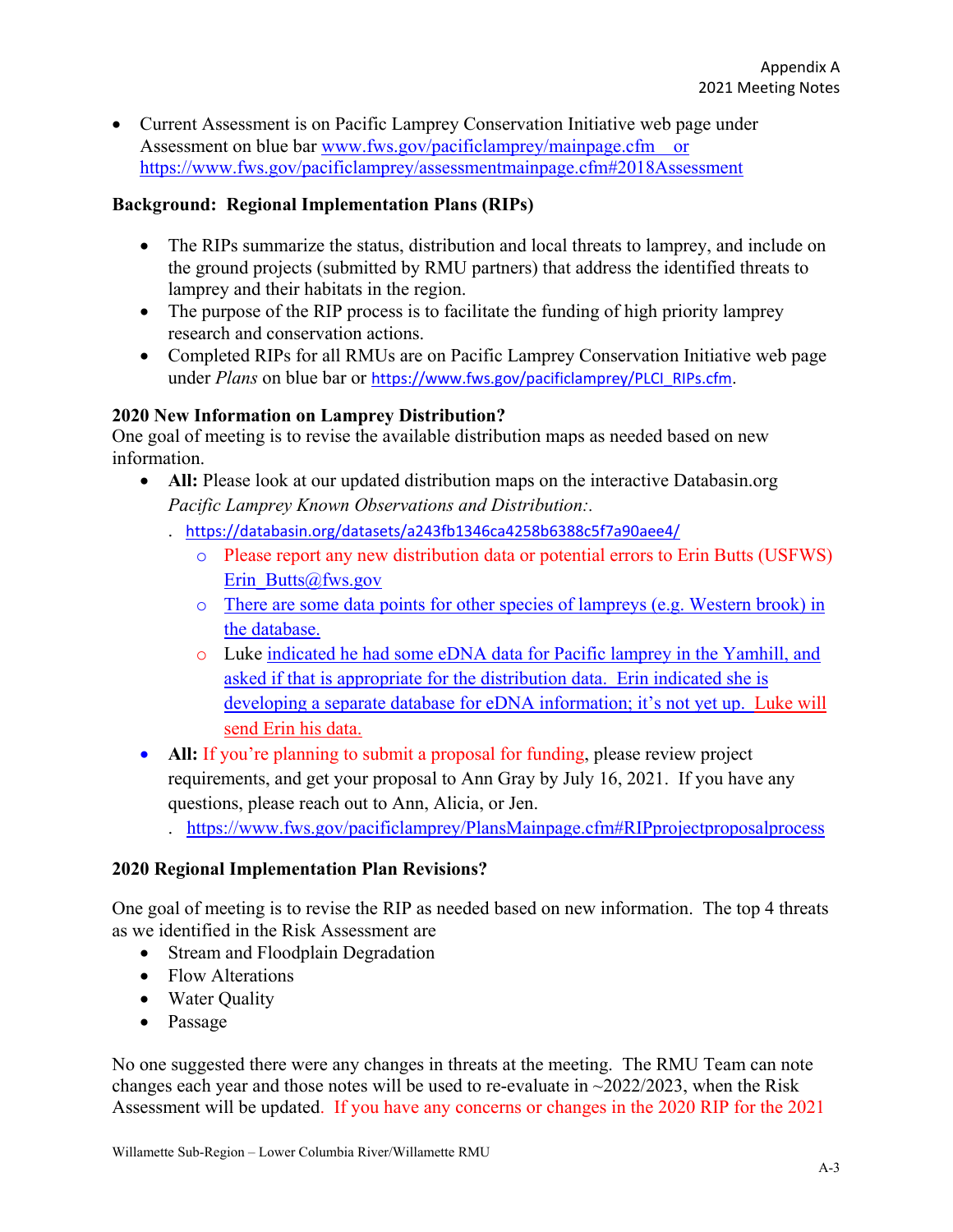version, please email Ann. Document available here: https://www.fws.gov/pacificlamprey/Documents/RIPs/2020/2020%20Willamette%20RIP.pdf

#### **Status of 2020 RIP Lamprey Project Proposals**

- *A Community Science Project to Assess Lamprey Distribution and Raise Awareness of the Cultural and Ecological Importance of Lampreys* 
	- o Ben Clemens (ODFW), partnering with Patrick Edwards (PSU) and Gabe Sheoships
	- o Project funded in 2020 (BPA-Cost Savings funding)
	- o Small project focused on Beaverton/Salem area- could expand to a broader base in the future.
- *Responses of Larval Lamprey to Stage 0 Restoration across Space and Time* 
	- o Paul Burns (USFS); Ben Clemens (ODFW); Ann Gray (USFWS)
		- o Project funded in 2020 (BPA-Cost Savings funding)
- *Evaluating Larval Lamprey Movement Capabilities to Improve Dewatering Guidance*
	- o Marty Liedtke (USGS)
	- o Project funded in 2020 (USFWS end of year)
- *Finn Rock Reach Floodplain Habitat Restorations*
	- o Daniel Dietz (McKenzie River Trust)
	- o Project unfunded to date– still in consideration for NFHP

#### **Lamprey project funding**

- There are 2 primary sources of lamprey-specific funds:
	- o NWPCC BPA Cost Savings Funding
	- o National Fish Habitat Partnership Funding
- **UPDATED!!:** PLCI recently updated the project proposal template and guidance documents: docs: https://www.fws.gov/pacificlamprey/PlansMainpage.cfm#RIPprojectproposalprocess
	- o Our PLCI Coordinator, **Alicia Marrs,** is available to help match RIP projects to available funding sources: **Alicia@pacificlamprey.org**

#### **NWPCC - BPA Cost Savings Funding**

- o Total funding around \$300,000 annually
- o Currently, BPA Funding only applies to RMUs in Columbia River basin.
- o Eligible projects include: Passage or infrastructure improvements, habitat restoration, assessments that lead to the development of BMPs or Guidance documents, assessments that lead to on the ground projects, or research questions that inform management (e.g. acoustic tagging & migration, translocation, population structure, etc.).
- o Project proponent will be responsible for administration and costs related to subcontracts and associated overhead/indirect.
- o See Power Point presentation for projects funded by Cost Savings Program in 2020.
- o Project implementation period variable depending on project goals (12-24 months).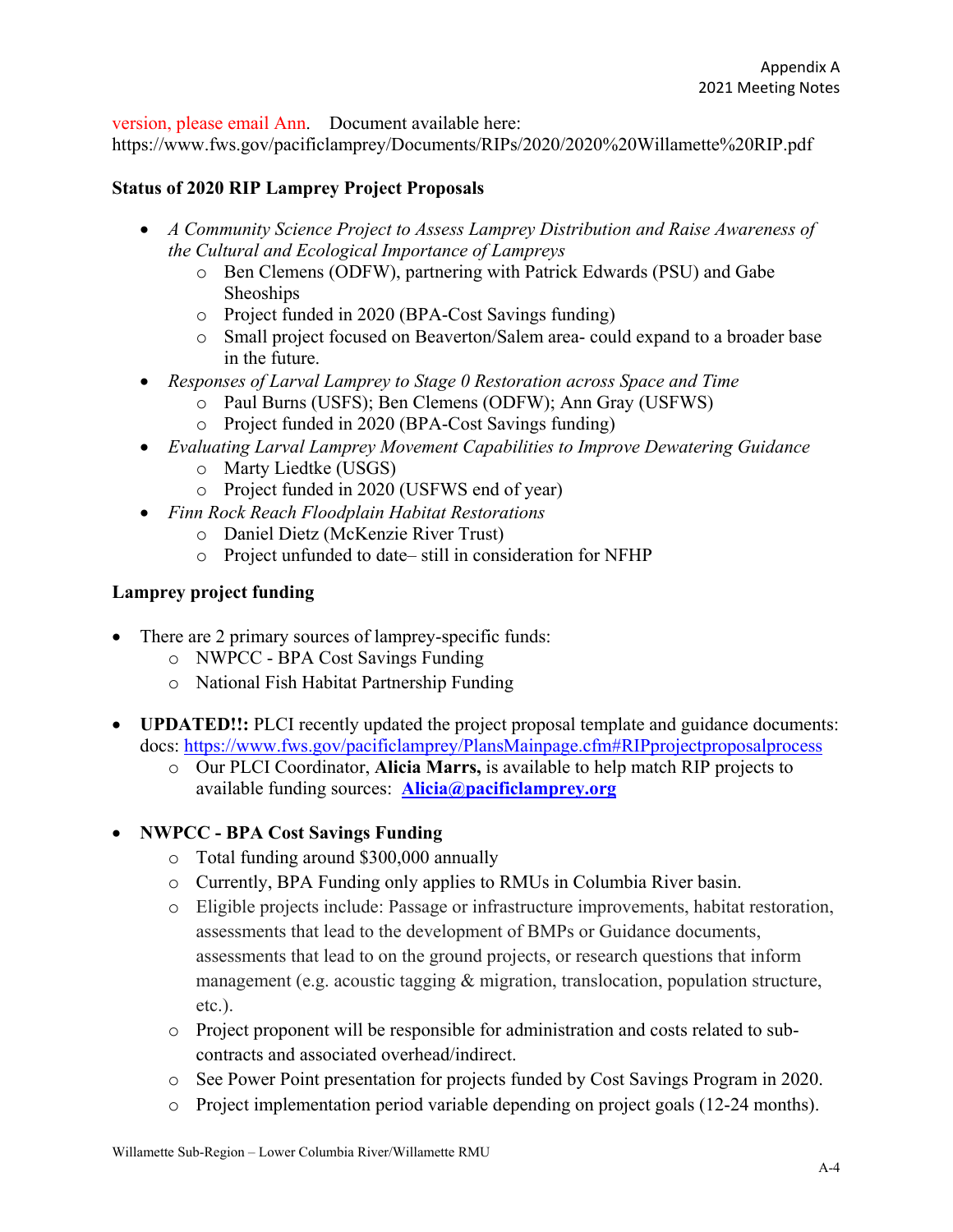#### **National Fish Habitat Partnership Funding**

- o We will have \$20,000 to fund projects in 2021;
- o Future funding is expected to increase in the next year or two from \$75,000- \$250,000 annually.
- o NFHP funding is available to RIP projects in any RMU (though non-Columbia basin RMUs will be given first priority)
- o Eligible projects include: stakeholder outreach (including workshops), habitat restoration (including passage or infrastructure improvements and design) or habitat assessment projects.
- o 18-month project period

#### **Miscellaneous end of year funding from federal agencies:**

- o Funding varies, but typically less than \$25,000 annually.
- o All project types and RMUs eligible for funding.
- o Typically we can pull from proposals submitted to funding sources above to best fit the available funds.

#### **Partner Project Updates & Announcements**

- **Anna Rankins (PRWC)-** Pudding River has considerable restoration opportunities. Anna is looking for opportunities to engage community members in science, with a potential focus on lamprey, pesticides and agriculture. Previously did some work with the community collecting eDNA samples last summer. Currently efforts this year are focused on schools near Woodburn and Mill Creek. Ben Clemens (ODFW) indicated larval lamprey were very abundant several years ago, when OSU did some sampling and offered to reach out to Elena Nilson (USGS) to see if there were specific results relevant to the Pudding. Ben and Anna to coordinate.
- **Joe Skalicky (USFWS) and Jeremy Romer (ODFW)-** discussed effect of Holiday Farm Fires on Leaburg Reservoir. Given the many larval lamprey that reside in the fine sediment deposits throughout Leaburg Reservoir, reservoir drawdown can strand thousands of larval lamprey, and likely did due to operations during the fire. Jeremy indicated that the reservoir was drawn down completely for a while, then raised for some time (which would have allowed larval lamprey coming downstream to re-establish in the dewatered areas), and then had to be drawn down again. The drawdown occurred when the gates were opened. Due to fire, dam operators were evacuated, and the gates had to be opened fully to pass any debris and avoid damage to the dam.
- **Jeremy Romer's AFS talk on Leaburg Dam Project and Outreach:** For Oregon AFS Jeremy did a presentation on the 2020 Leaburg Dam /lamprey passage/ community education and outreach. Presentation highlights how collaboration and outreach with local community was essential to completing this radio-tagging study - if you missed it and (you may have to be registered for the conference- not sure), you can view it on this link until June: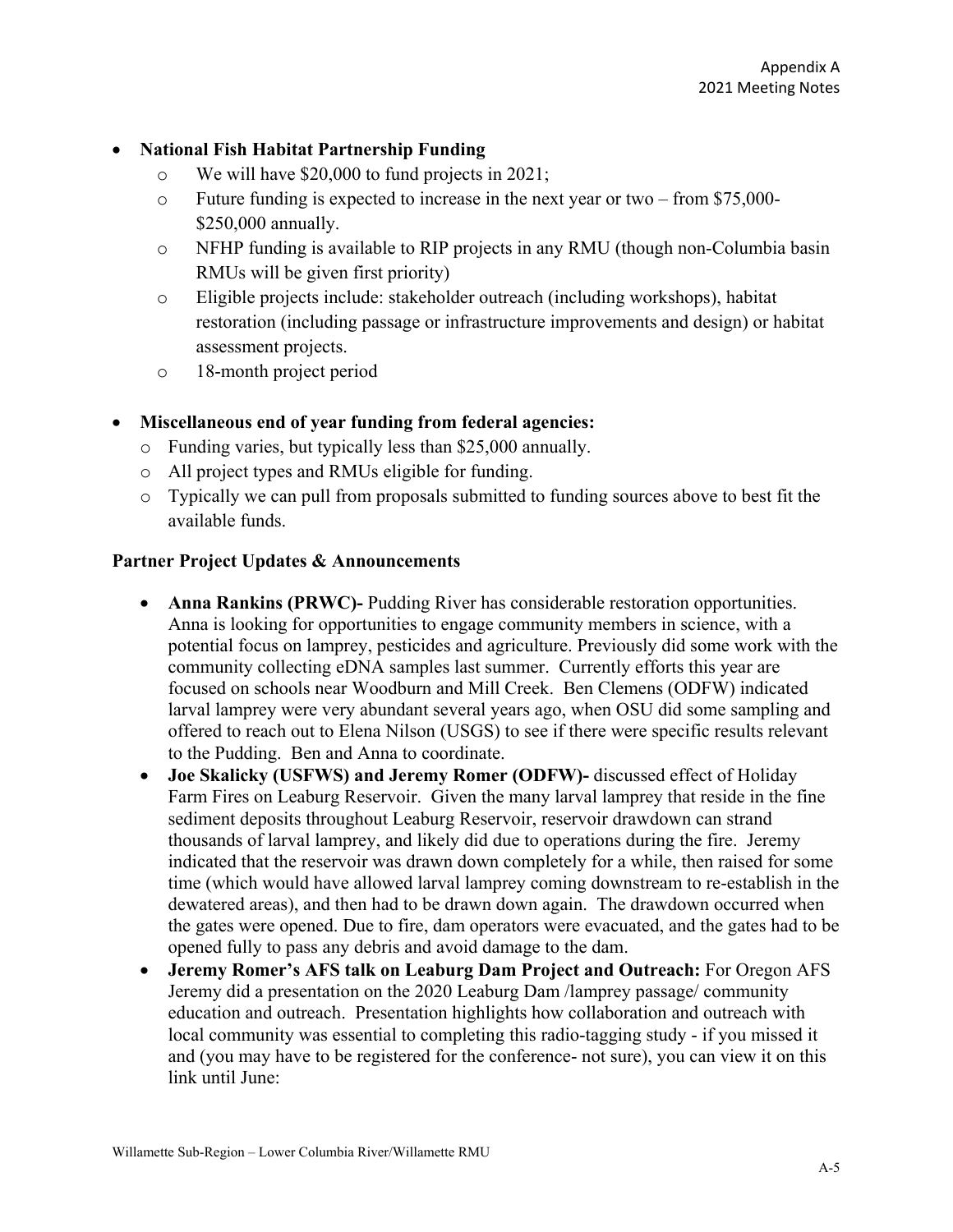- https://web.cvent.com/hub/events/4d63e12e-4c43-4f7a-84a3-5e6e74729bf0/sessions/1382820f-406c-42d1-b9d9-5d520f67f188
- Emma also provided the link to allow access to all 2021 AFS recordings through the beginning of June. If you "join the virtual meeting" and go through the process to getting a code again, you can see the whole agenda and access all recordings you want: https://web.cvent.com/event/4d63e12e-4c43-4f7a-84a3- 5e6e74729bf0/summary
- **Example 1** Jeremy also indicated the adult lamprey have no trouble passing the vertical slot fishway (North side of dam/river). The half-ice harbor fishway on the south side of the dam had much less attraction flow and few lamprey were detected using that fishway.
- **Doug Garletts (USACE):** Anecdote FYI- Many bass lures look exactly like larval lamprey, so lamprey are likely a favorite food item for bass. USACE is operating the Fall Creek Adult Passage Trap and Haul Facilities. They occasionally get lamprey in the trap, and they haul those upstream of the dam. It is difficult to collect them.
- **Terri Berling (USACE) -** USACE is no longer running the outmigrant trap below Fall Creek. That task has been contracted out to Cramer Sciences, but currently trap is not fishing. In Fall of 2020 and January 2021, some juvenile lamprey were collected.
- **Lawrence Schwabe (CTGR):** indicated their Fall Creek Reintroduction of Pacific lamprey was completed. No adults have been moved above Fall Creek Dam for 2 years. Eyed juvenile lampreys were collected in the USACE outmigrant trap below Fall Creek 2-3 years ago, documenting successful reproduction and growth above the dam.
- **Alex Farrand/ Ben Clemens (ODFW):** ODFW has been working on a project at Mercer Dam on Rickreall Creek to provide fish passage at the dam, partnering with BLM (Tony Spitzack), USFWS, CTGR, and Luckiamute Watershed Council. Laurie Porter (CRITFC) expressed interest to be included in future planning. Project currently only hold as Ben is working with Greg Apke (ODFW) to get the City of Dallas (who owns the dam for water supply) to determine the best way to approach passage for lamprey and coho.
- **Dana Dedrick (LTWC):** Dana is looking learn more about lamprey in Long Tom River. There is a new 1135 Ecosystem Restoration Project (USACE) to start to look at Monroe Dam fish passage. There are 2 more run of river check dams above that as well. Confederated Tribes of Siletz Indians (Stan van de Wetering) and City of Monroe are partners. A lamprey passage study/info would be enormously helpful. If lamprey passage (and chinook) were provided at Monroe Dam, that passage would then allow anadromous access to habitat that has been restored in tributaries in the upper Long Tom basin. Doug and Chad (USACE) and Joe and Ann (USFWS) offered to coordinate and assist with the project.
- **Jared Weybright (MRWC)-** In the McKenzie River Basin, the Holiday Farm Fire has created many restoration opportunities among a network of partners, including MRWC, McKenzie River Trust, EWEB, USFS, ODFW and others. Partners are looking to continue work on the South Fork McKenzie Stage 0 restoration, and other floodplain connection opportunities, including Quartz and Ennis Creeks. Expecting 5 to 10 projects to be selected for build-out throughout the area and tributaries and off-channel areas. Stay tuned!